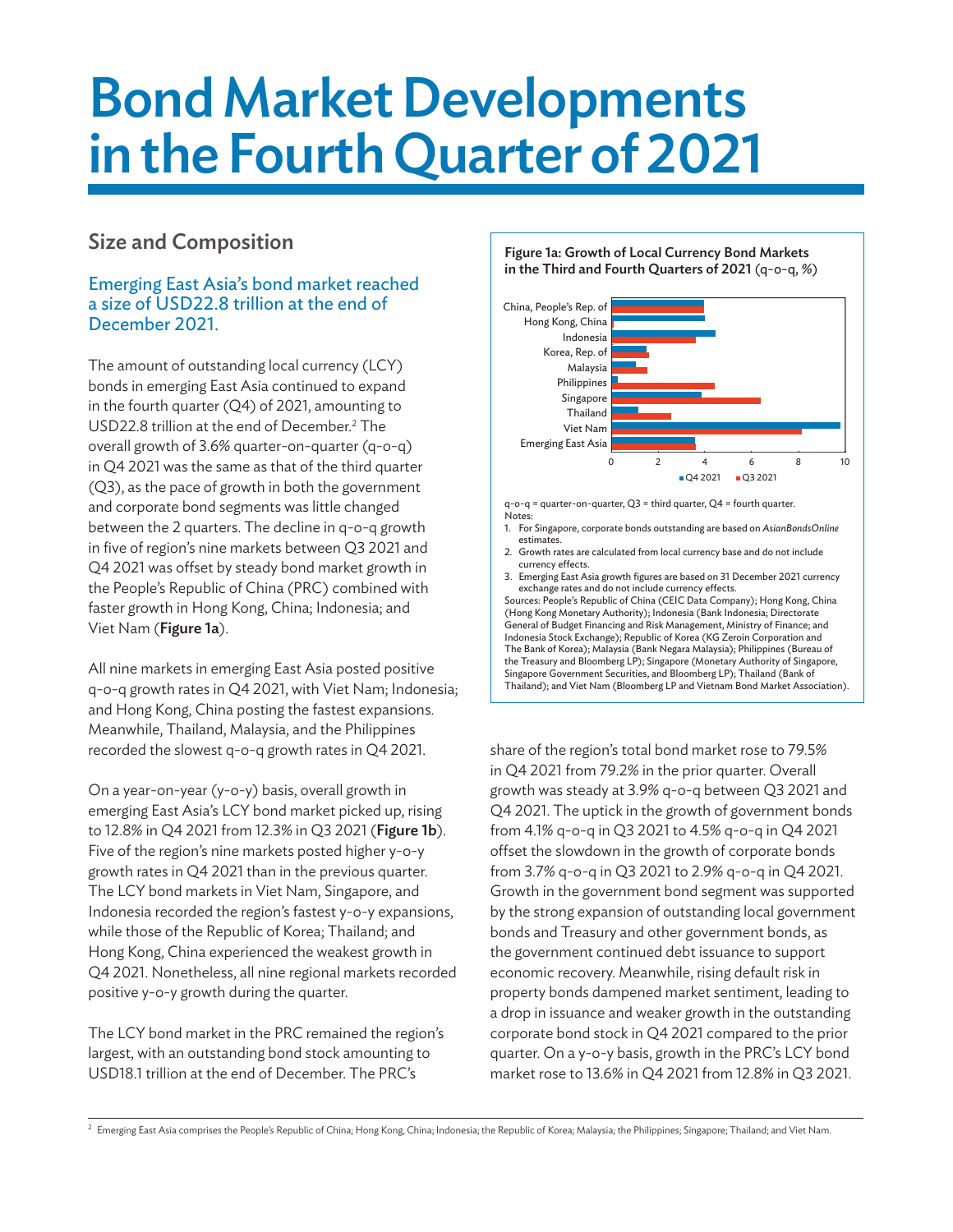

Q3 = third quarter, Q4 = fourth quarter, y-o-y = year-on-year. Notes:

- 1. For Singapore, corporate bonds outstanding are based on *AsianBondsOnline* estimates.
- 2. Growth rates are calculated from local currency base and do not include currency effects.
- 3. Emerging East Asia growth figures are based on 31 December 2021 currency exchange rates and do not include currency effects.

Sources: People's Republic of China (CEIC Data Company); Hong Kong, China (Hong Kong Monetary Authority); Indonesia (Bank Indonesia; Directorate General of Budget Financing and Risk Management, Ministry of Finance; and Indonesia Stock Exchange); Republic of Korea (KG Zeroin Corporation and The Bank of Korea); Malaysia (Bank Negara Malaysia); Philippines (Bureau of the Treasury and Bloomberg LP); Singapore (Monetary Authority of Singapore, Singapore Government Securities, and Bloomberg LP); Thailand (Bank of Thailand); and Viet Nam (Bloomberg LP and Vietnam Bond Market Association).

The Republic of Korea's LCY bond market reached a size of USD2.4 trillion at the end of December, thus maintaining its position as the region's second-largest LCY bond market. However, its share of the regional LCY bond stock dipped to 10.5% in Q4 2021 from 10.7% in Q3 2021. Overall growth slipped to 1.5% q-o-q in Q4 2021 from 1.6% in the previous quarter. Growth in the government bond segment dropped to 0.2% q-o-q in Q4 2021 from 1.9% q-o-q in the previous quarter. Outstanding central government bonds continued to contract, dropping 7.1% q-o-q in Q4 2021 after declining 2.1% q-o-q in Q3 2021, as the government continued to wind down debt issuance. Growth in the corporate bond segment rose to 2.4% q-o-q in Q4 2021 from 1.4% q-o-q in Q3 2021, buoyed by a rebound in issuance amid robust economic recovery. On an annual basis, the Republic of Korea's LCY bond market expanded 7.9% y-o-y in Q4 2021, up from 7.6% y-o-y in the previous quarter.

The outstanding LCY bond stock in Hong Kong, China amounted to USD323.9 billion at the end of December 2021. Overall growth jumped to 4.0% q-o-q in Q4 2021 from 0.1% q-o-q in Q3 2021, underpinned by a faster

growth in the government bond segment and a rebound in the corporate bond segment. Government bonds outstanding expanded 5.2% q-o-q in Q4 2021, up from 3.0% q-o-q in the previous quarter. To meet strong market demand amid ample liquidity in the financial system, the Hong Kong Monetary Authority increased its issuance of Exchange Fund Bills (EFBs) in Q4 2021, thus contributing to the growth of outstanding government bond stock. Corporate bonds outstanding rose 2.7% q-o-q in Q4 2021, reversing the 2.9% q-o-q contraction Q3 2021, as initial signs of economic recovery boosted investor confidence. On a y-o-y basis, the LCY bond market in Hong Kong, China expanded 5.0% in Q4 2021 versus 6.1% in Q3 2021.

The aggregate amount of LCY bonds outstanding among members of the Association of Southeast Asian Nations (ASEAN) reached USD2.0 trillion at the end of December, up from USD1.9 trillion at the end of September.<sup>3</sup> The ASEAN member economies' share of the region's total bond stock dipped to 8.6% in Q4 2021 from 8.7% in the previous quarter. The amount of LCY bonds outstanding in the markets of ASEAN member economies expanded 2.6% q-o-q and 13.6% y-o-y in Q4 2021, down from 3.8% q-o-q and 14.5% y-o-y in Q3 2021. At the end of December, ASEAN member economies' aggregate LCY government bond stock stood at USD1.4 trillion, accounting for a 72.6% share of the ASEAN total. The corporate bond stock was USD538.4 billion and accounted for the remaining 27.4% share. Singapore, Thailand, and Malaysia were home to the three largest LCY bond markets among ASEAN members at the end of December.

Singapore's LCY bond market reached a size of USD449.5 billion at the end of December. Overall growth dropped to 3.8% q-o-q in Q4 2021 from 6.4% q-o-q in the prior quarter, as a slowdown in the expansion of the government bond segment outpaced an uptick in the growth of the corporate bond segment. Growth in outstanding government bonds dropped to 4.1% q-o-q in Q4 2021 from 8.0% q-o-q in Q3 2021, mainly due to a contraction in outstanding Singapore Government Securities. Meanwhile, outstanding corporate bonds rose 3.3% q-o-q in Q4 2021, up from 3.0% q-o-q in the prior quarter. On an annual basis, Singapore's LCY bond market grew 21.9% y-o-y in Q4 2021 versus 21.6% y-o-y in Q3 2021.

 $3$  LCY bond statistics for ASEAN include the markets of Indonesia, Malaysia, the Philippines, Singapore, Thailand, and Viet Nam.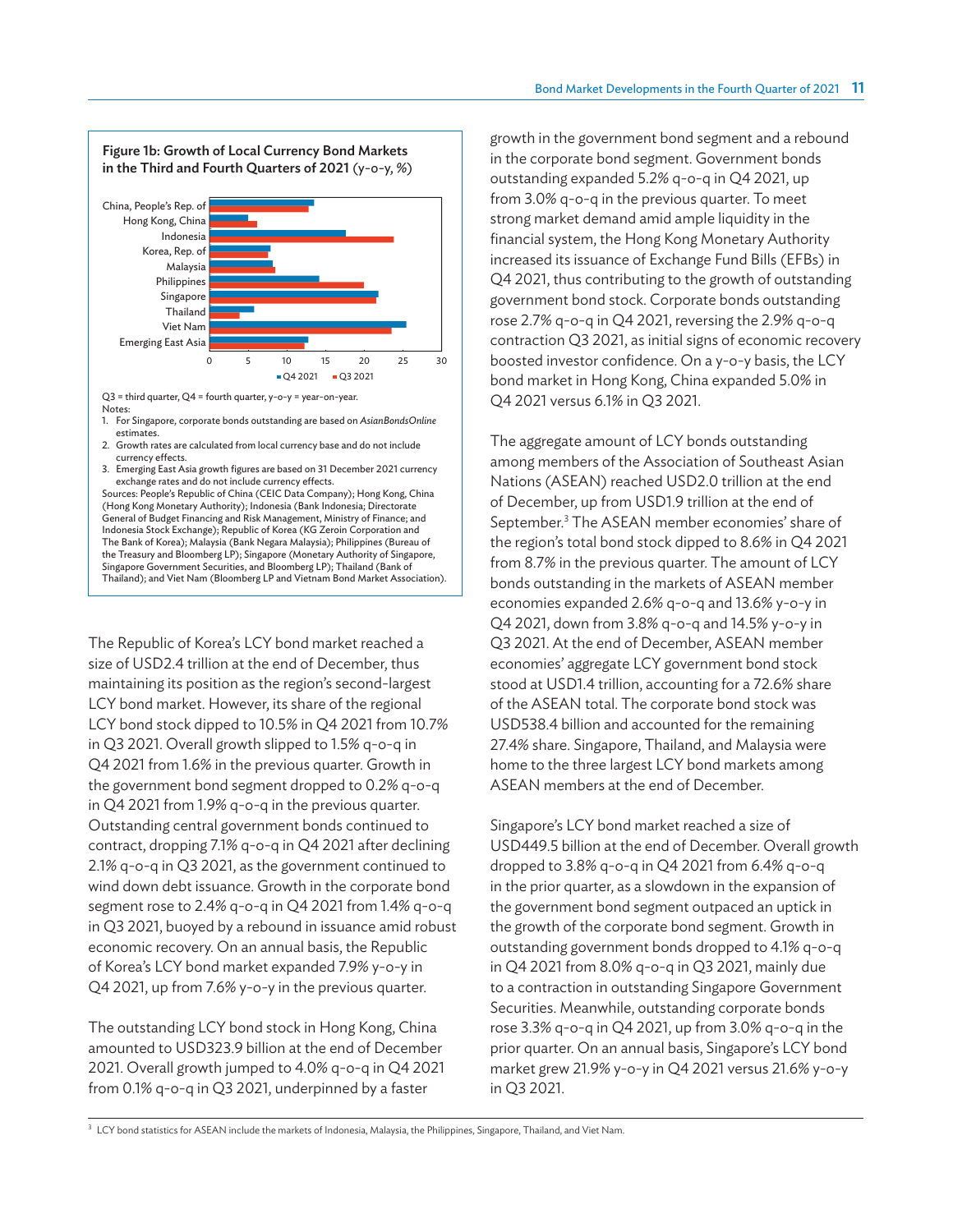The stock of outstanding LCY bonds in Thailand stood at USD443.5 billion at the end of December. Overall growth declined to 1.1% q-o-q in Q4 2021 from 2.5% q-o-q in Q3 2021 as growth in both the government and corporate bond segments eased. Government bonds outstanding rose 1.6% q-o-q in Q4 2021, down from 2.2% q-o-q in the previous quarter mainly due to contractions in Bank of Thailand bonds and state-owned enterprise and other bonds, as well as weaker growth in government bonds and Treasury bills. Growth in outstanding corporate bonds plummeted to 0.01% q-o-q in Q4 2021 from 3.4% q-o-q in the previous quarter, due to maturities and a contraction in issuance amid lingering uncertainties over tourism and economic revival. On a y-o-y basis, Thailand's LCY bond market posted 5.8% growth in Q4 2021, up from 3.9% in the prior quarter.

Malaysia's LCY bond market expanded 1.0% q-o-q and 8.2% y-o-y to reach USD416.7 billion at the end of Q4 2021. However, growth eased from 1.5% q-o-q and 8.5% y-o-y in Q3 2021. Outstanding government bonds expanded 1.2% q-o-q in Q4 2021, down from a 1.5% q-o-q gain in Q3 2021. A contraction in issuance of Treasury and other government bonds, as well as lack of issuance of new central bank bills, contributed to the slowdown in growth of outstanding government bonds. Growth in corporate bonds outstanding also slipped to 0.8% q-o-q in Q4 2021 from 1.4% q-o-q in the previous quarter.

Malaysia's *sukuk* (Islamic bond) market continued to be the largest in emerging East Asia. At the end of December, total *sukuk* outstanding in Malaysia reached USD264.7 billion. Malaysia's government *sukuk* outstanding stood at USD110.2 billion, or 48.4% of the total LCY government bond market in Q4 2021. With an outstanding amount of USD154.4 billion, corporate *sukuk* dominated Malaysia's corporate bond market with an 81.8% share of the total.

LCY bonds outstanding in Indonesia reached USD372.6 billion at the end of December. Overall growth rose to 4.4% q-o-q in Q4 2021 from 3.6% q-o-q in Q3 2021 due to faster growth in the government bond segment combined with a rebound in the corporate bond segment. The stock of LCY government bonds increased 4.6% q-o-q in Q4 2021 versus 4.0% q-o-q in the prior quarter. Growth in the government bond segment stemmed from expansions in central government and Bank Indonesia bonds, as nontradable bonds recorded

a contraction during the quarter. Corporate bonds outstanding rose 2.0% q-o-q in Q4 2021, reversing the 0.2% q-o-q contraction in the previous quarter, as issuance exceeded maturities. On a y-o-y basis, Indonesia's bond market posted growth of 17.7 % in Q4 2021, down from 23.9% in Q3 2021.

Indonesia's *sukuk* market amounted to USD68.0 billion at the end of December. Government *sukuk* stood at USD65.6 billion, representing 19.1% of Indonesia's LCY government bond market. Corporate *sukuk* totaled USD2.4 billion, or 8.1% of Indonesia's total LCY corporate bond market.

The Philippines LCY bond market totaled USD191.9 billion at the end of December. Overall growth dropped to 0.3% q-o-q in Q4 2021 from 4.4% q-o-q in Q3 2021. The growth slowdown was due to weaker growth in the government bond segment combined with a continuing contraction in the corporate bond segment. Outstanding government bonds were roughly unchanged, expanding 0.5% q-o-q in Q4 2021, down from a 6.2% q-o-q gain in the prior quarter as the government sought to manage its debt-to-gross-domestic-product (GDP) ratio. Treasury bonds were the sole driver of growth in Q4 2021, as the amount of outstanding Treasury bills, Bangko Sentral ng Pilipinas securities, and other bonds contracted. Due to maturities, corporate bonds outstanding declined 1.3% q-o-q in Q4 2021 after contracting 5.1% q-o-q in Q3 2021. On an annual basis, the stock of LCY bonds in the Philippines expanded 14.2% y-o-y in Q4 2021, down from 20.0% y-o-y in Q3 2021.

Viet Nam's LCY bond market remained both the smallest and the fastest-growing market in the region with bonds outstanding amounting to USD91.5 billion at the end of December. Overall growth accelerated to 9.8% q-o-q in Q4 2021 from 8.1% q-o-q in the previous quarter, driven by faster expansions in the government and corporate bond segments. Government bonds outstanding rose 5.3% q-o-q in Q4 2021, up from 4.2% q-o-q in the preceding quarter. The growth in government bonds was supported by a 5.7% q-o-q expansion in Treasury bonds and a 1.7% q-o-q rise in government-guaranteed and municipal bonds in Q4 2021; there were no outstanding central bank bills at the end of December. Corporate bonds outstanding jumped 22.7% q-o-q in Q4 2021, up from 21.4% q-o-q in the previous quarter, on the back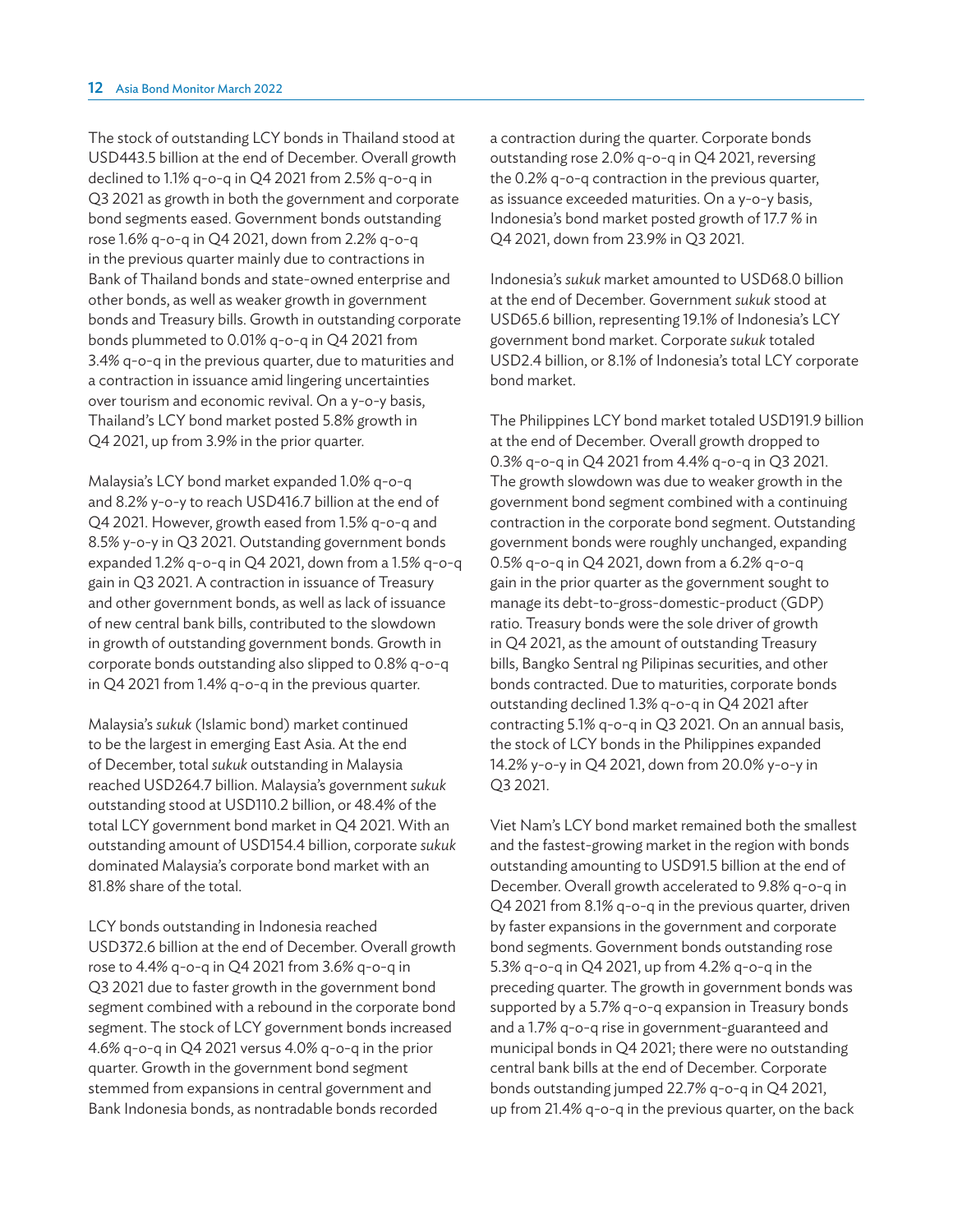of a resurgence in issuance. On a y-o-y basis, Viet Nam's outstanding LCY bond stock rose 25.5% in Q4 2021 versus 23.6% in Q3 2021.

Government bonds continued to comprise a majority of emerging East Asia's LCY bond market in Q4 2021. The region's government bond stock amounted to USD14.3 trillion in nominal terms, accounting for a 62.7% share of the total LCY bond market at the end of December (Table 1). Growth in the region's government bond market rose slightly to 4.0% q-o-q in Q4 2021 from 3.9% q-o-q in Q3 2021. All nine government bond markets in the region posted positive q-o-q growth rates in Q4 2021. Growth in the PRC's government bond market was broadly steady between Q3 2021 and Q4 2021, while Hong Kong, China; Indonesia; and Viet Nam experienced faster q-o-q growth in government bonds in Q4 2021 versus Q3 2021. The rest of the region's market recorded a slowdown in growth. On a y-o-y basis, emerging East Asia's government bond stock rose 13.9% in Q4 2021, up from 13.5% in the previous quarter.

The PRC and the Republic of Korea remained home to the two largest government bond markets in emerging East Asia with a combined share of 88.8% of the region's total government bond stock at the end of Q4 2021. ASEAN member economies accounted for a combined 10.0% of the region's total government bond market. The largest government bond markets among ASEAN member economies were those of Indonesia, Thailand, and Singapore.

The maturity profile of emerging East Asia's government bonds was mostly concentrated in medium- to longer-term bonds at the end of December (Figure 2). The exceptions were the PRC and Hong Kong, China, where short-term bonds comprised a relatively larger share of total outstanding bonds. In both cases, market demand was higher for shorter-dated bonds. On the other hand, longer-dated bonds with tenors of 10 years or longer dominated the markets of Viet Nam, Thailand, and the Republic of Korea.

LCY corporate bonds outstanding in emerging East Asia amounted to USD8.5 trillion at the end of December, representing 37.3% of the region's total LCY bond market. Growth in the region's LCY bond market eased to 2.8% q-o-q in Q4 2021 from 3.1% q-o-q in the previous quarter, driven primarily by a slowdown in the PRC market, the region's largest corporate bond market.

The corporate bond markets of the PRC and the Republic of Korea accounted for 91.8% of the region's total corporate bonds outstanding at the end of December. ASEAN member economies' share stood at 6.3%. Among ASEAN member economies, Malaysia, Singapore, and Thailand had the largest shares of corporate bonds outstanding, while Viet Nam remained home to the smallest corporate bond market in the region.

Emerging East Asia's total LCY bonds outstanding were equivalent to 98.6% of the region's GDP at the end of December, expanding from 97.5% in September and from 97.8% in December 2020 (Table 2). The higher share was largely due to governments continuing to mobilize debt financing for economic recovery and pandemic support programs, but GDP growth in the region was slowed by uncertainty due to episodes of surges in coronavirus disease (COVID-19) cases. The slowdown in the PRC's exceptionally large economy in Q4 2021 considerably contributed to the moderation of the region's aggregate GDP growth.

All economies in the region saw increases in their bond market share to GDP from Q3 2021 to Q4 2021 except for the Philippines, which posted a decline as a result of less borrowing during Q4 2021 and a better than expected quarterly GDP growth. The bond market-GDP-share exceeded 100% in the Republic of Korea, Malaysia, Singapore, and the PRC. Viet Nam's bond market as a share of GDP was the smallest in the region at the end of Q4 2021 at 24.9%.

Emerging East Asia's government bonds increased to the equivalent of 61.8% of the region's GDP in Q4 2021 from 60.8% in Q3 2021, while corporate bonds marginally increased to 36.8% of GDP from 36.7% over the same period. The regional market with the highest share of government bonds to GDP in Q4 2021 was Singapore (77.2%). For corporate bonds, it was the Republic of Korea (86.8%).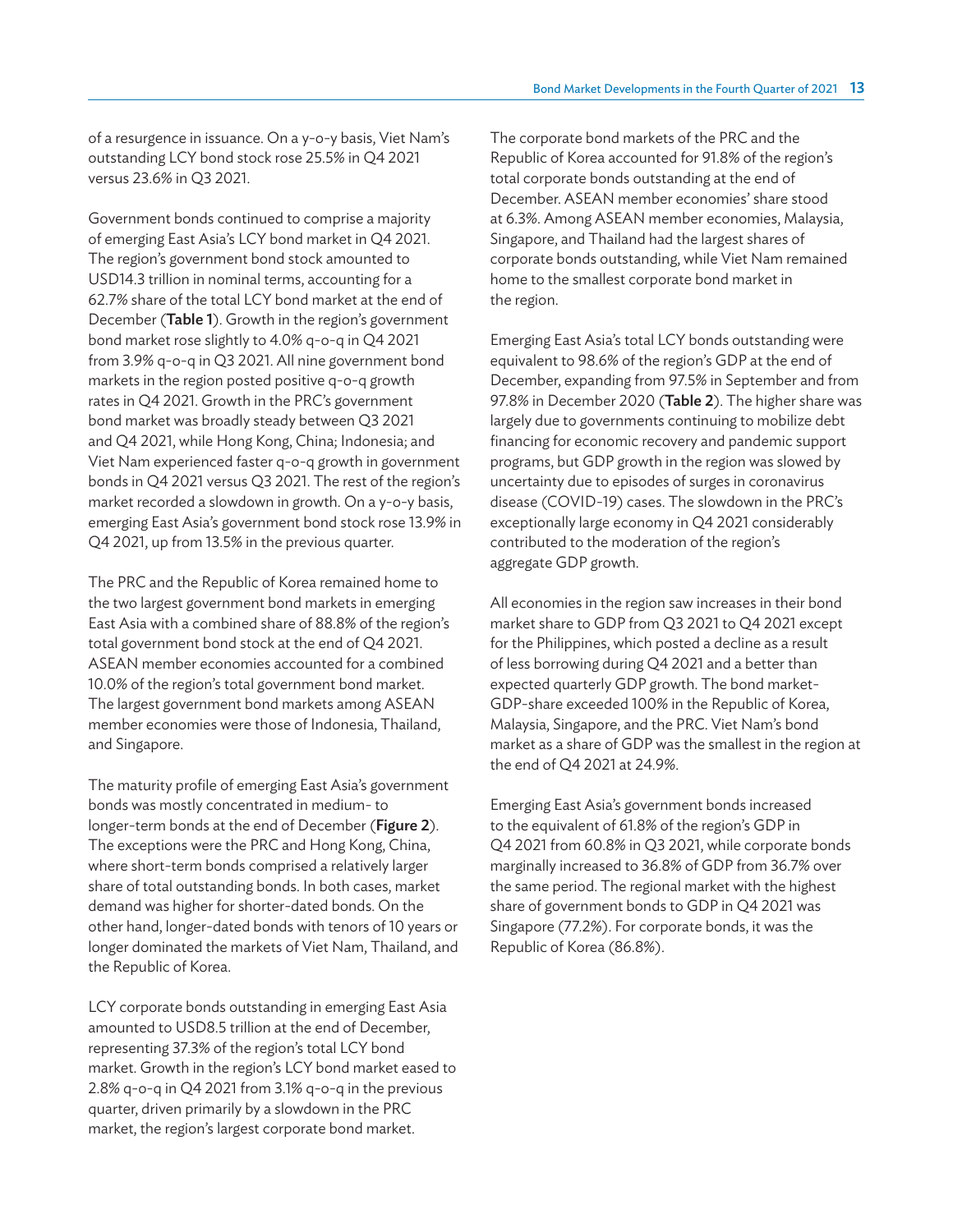#### Table 1: Size and Composition of Local Currency Bond Markets

|                           | Q4 2020          |         | Q3 2021          |         | Q4 2021          |         |             | Growth Rate (LCY-base %) |             |             | Growth Rate (USD-base %) |             |             |             |
|---------------------------|------------------|---------|------------------|---------|------------------|---------|-------------|--------------------------|-------------|-------------|--------------------------|-------------|-------------|-------------|
|                           | <b>Amount</b>    |         | <b>Amount</b>    |         | <b>Amount</b>    |         |             | Q4 2020                  | Q4 2021     |             | Q4 2020<br>Q4 2021       |             |             |             |
|                           | (USD<br>billion) | % share | (USD<br>billion) | % share | (USD<br>billion) | % share | $q - o - q$ | $y - o - y$              | $q - o - q$ | $y - o - y$ | $q - 0 - q$              | $y - o - y$ | $q - o - q$ | $y - o - y$ |
| China, People's Rep. of   |                  |         |                  |         |                  |         |             |                          |             |             |                          |             |             |             |
| <b>Total</b>              | 15,537           | 100.0   | 17,190           | 100.0   | 18,117           | 100.0   | 3.3         | 20.5                     | 3.9         | 13.6        | 7.5                      | 28.5        | 5.4         | 16.6        |
| Government                | 9,978            | 64.2    | 11,043           | 64.2    | 11,701           | 64.6    | 3.8         | 20.6                     | 4.5         | 14.2        | 8.0                      | 28.7        | 6.0         | 17.3        |
| Corporate                 | 5,559            | 35.8    | 6,146            | 35.8    | 6,416            | 35.4    | 2.4         | 20.1                     | 2.9         | 12.4        | 6.5                      | 28.2        | 4.4         | 15.4        |
| Hong Kong, China          |                  |         |                  |         |                  |         |             |                          |             |             |                          |             |             |             |
| Total                     | 310              | 100.0   | 312              | 100.0   | 324              | 100.0   | 5.1         | 6.1                      | 4.0         | 5.0         | 5.1                      | 6.6         | 3.8         | 4.4         |
| Government                | 153              | 49.3    | 161              | 51.6    | 169              | 52.2    | 2.3         | 0.2                      | 5.2         | 11.2        | 2.3                      | 0.7         | 5.0         | 10.5        |
| Corporate                 | 157              | 50.7    | 151              | 48.4    | 155              | 47.8    | 7.9         | 12.6                     | 2.7         | (1.0)       | 7.9                      | 13.1        | 2.6         | (1.5)       |
| Indonesia                 |                  |         |                  |         |                  |         |             |                          |             |             |                          |             |             |             |
| Total                     | 322              | 100.0   | 356              | 100.0   | 373              | 100.0   | 10.0        | 28.7                     | 4.4         | 17.7        | 16.5                     | 27.1        | 4.8         | 15.9        |
| Government                | 291              | 90.6    | 326              | 91.7    | 342              | 91.9    | 11.6        | 33.6                     | 4.6         | 19.4        | 18.2                     | 31.8        | 5.0         | 17.6        |
| Corporate                 | 30               | 9.4     | 29               | 8.3     | 30               | 8.1     | (3.4)       | (4.4)                    | 2.0         | 1.1         | 2.3                      | (5.6)       | 2.3         | (0.4)       |
| Korea, Rep. of            |                  |         |                  |         |                  |         |             |                          |             |             |                          |             |             |             |
| <b>Total</b>              | 2,424            | 100.0   | 2,365            | 100.0   | 2,388            | 100.0   | 1.2         | 9.4                      | 1.5         | 7.9         | 9.0                      | 16.3        | 1.0         | (1.5)       |
| Government                | 993              | 41.0    | 996              | 42.1    | 994              | 41.6    | 0.9         | 13.3                     | 0.2         | 9.6         | 8.7                      | 20.6        | (0.2)       | 0.1         |
| Corporate                 | 1,430            | 59.0    | 1,368            | 57.9    | 1,395            | 58.4    | 1.4         | 6.8                      | 2.4         | 6.8         | 9.2                      | 13.6        | 1.9         | (2.5)       |
| Malaysia                  |                  |         |                  |         |                  |         |             |                          |             |             |                          |             |             |             |
| <b>Total</b>              | 399              | 100.0   | 411              | 100.0   | 417              | 100.0   | 1.3         | 8.0                      | 1.0         | 8.2         | 4.7                      | 9.9         | 1.5         | 4.4         |
| Government                | 212              | 53.1    | 224              | 54.6    | 228              | 54.7    | 0.5         | 10.3                     | 1.2         | 11.4        | 3.9                      | 12.2        | 1.7         | 7.4         |
| Corporate                 | 187              | 46.9    | 186              | 45.4    | 189              | 45.3    | 2.2         | 5.6                      | 0.8         | 4.6         | 5.7                      | 7.4         | 1.3         | 1.0         |
| Philippines               |                  |         |                  |         |                  |         |             |                          |             |             |                          |             |             |             |
| Total                     | 178              | 100.0   | 191              | 100.0   | 192              | 100.0   | 5.3         | 28.9                     | 0.3         | 14.2        | 6.3                      | 36.0        | 0.3         | 7.6         |
| Government                | 145              | 81.2    | 163              | 85.3    | 164              | 85.5    | 7.0         | 35.3                     | 0.5         | 20.3        | 8.0                      | 42.7        | 0.6         | 13.3        |
| Corporate                 | 34               | 18.8    | 28               | 14.7    | 28               | 14.5    | (1.3)       | 7.1                      | (1.3)       | (11.8)      | (0.4)                    | 13.0        | (1.2)       | (17.0)      |
| Singapore                 |                  |         |                  |         |                  |         |             |                          |             |             |                          |             |             |             |
| Total                     | 376              | 100.0   | 430              | 100.0   | 449              | 100.0   | 3.6         | 10.4                     | 3.8         | 21.9        | 7.0                      | 12.4        | 4.5         | 19.4        |
| Government                | 249              | 66.2    | 291              | 67.7    | 305              | 67.9    | 5.3         | 15.3                     | 4.1         | 24.9        | 8.7                      | 17.4        | 4.8         | 22.4        |
| Corporate                 | 127              | 33.8    | 139              | 32.3    | 144              | 32.1    | 0.5         | 1.8                      | 3.3         | 16.0        | 3.7                      | 3.7         | 4.0         | 13.7        |
| <b>Thailand</b>           |                  |         |                  |         |                  |         |             |                          |             |             |                          |             |             |             |
| Total                     | 465              | 100.0   | 432              | 100.0   | 443              | 100.0   | (0.7)       | 5.2                      | 1.1         | 5.8         | 51.8                     | 67.3        | 2.6         | (4.6)       |
| Government                | 342              | 73.5    | 313              | 72.5    | 323              | 72.8    | (0.3)       | 8.3                      | 1.6         | 4.7         | 51.1                     | 64.2        | 3.1         | (5.5)       |
| Corporate                 | 123              | 26.5    | 119              | 27.5    | 121              | 27.2    | (1.8)       | (2.5)                    | 0.01        | 8.6         | 53.6                     | 76.4        | 1.5         | (2.0)       |
| <b>Viet Nam</b>           |                  |         |                  |         |                  |         |             |                          |             |             |                          |             |             |             |
| Total                     | 72               | 100.0   | 84               | 100.0   | 92               | 100.0   | 8.1         | 31.4                     | 9.8         | 25.5        | 8.5                      | 31.8        | 9.5         | 27.0        |
| Government                | 60               | 82.8    | 62               | 74.3    | 65               | 71.3    | 7.0         | 18.7                     | 5.3         | 8.0         | 7.4                      | 19.1        | 5.0         | 9.3         |
| Corporate                 | 12               | 17.2    | 21               | 25.7    | 26               | 28.7    | 13.9        | 172.4                    | 22.7        | 110.0       | 14.3                     | 173.3       | 22.3        | 112.5       |
| <b>Emerging East Asia</b> |                  |         |                  |         |                  |         |             |                          |             |             |                          |             |             |             |
| <b>Total</b>              | 20,083           | 100.0   | 21,769           | 100.0   | 22,795           | 100.0   | 3.1         | 18.3                     | 3.6         | 12.8        | 8.4                      | 26.5        | 4.7         | 13.5        |
| Government                | 12,423           | 61.9    | 13,580           | 62.4    | 14,291           | 62.7    | 3.6         | 19.6                     | 4.0         | 13.9        | 9.0                      | 27.9        | 5.2         | 15.0        |
| Corporate                 | 7,660            | 38.1    | 8,189            | 37.6    | 8,504            | 37.3    | 2.2         | 16.3                     | 2.8         | 11.0        | 7.5                      | 24.2        | 3.8         | 11.0        |
| Japan                     |                  |         |                  |         |                  |         |             |                          |             |             |                          |             |             |             |
| Total                     | 12,115           | 100.0   | 11,428           | 100.0   | 11,338           | 100.0   | 3.2         | 5.0                      | 2.6         | 4.3         | 5.4                      | 10.5        | (0.8)       | (6.4)       |
| Government                | 11,250           | 92.9    | 10,601           | 92.8    | 10,515           | 92.7    | 3.3         | 5.1                      | 2.6         | 4.2         | 5.5                      | 10.5        | (0.8)       | (6.5)       |
| Corporate                 | 865              | 7.1     | 828              | 7.2     | 823              | 7.3     | 2.3         | 4.6                      | 2.9         | 6.0         | 4.5                      | 10.1        | (0.5)       | (4.9)       |
| Memo Item: India          |                  |         |                  |         |                  |         |             |                          |             |             |                          |             |             |             |
| Total                     | 2,105            | 100.0   | 2,265            | 100.0   | 2,292            | 100.0   | 2.3         | 16.4                     | 1.3         | 10.7        | 3.3                      | 13.7        | 1.2         | 8.8         |
| Government                | 1,624            | 77.2    | 1,767            | 78.0    | 1,798            | 78.5    | 2.0         | 17.9                     | 1.9         | 12.6        | 3.0                      | 15.2        | 1.8         | 10.7        |
| Corporate                 | 481              | 22.8    | 499              | 22.0    | 493              | 21.5    | 3.2         | 11.8                     | (0.9)       | 4.3         | 4.2                      | 9.2         | (1.1)       | 2.5         |

( ) = negative, LCY = local currency, q-o-q = quarter-on-quarter, Q3 = third quarter, Q4 = fourth quarter, USD = United States dollar, y-o-y = year-on-year.

Notes:

1. For Singapore, corporate bonds outstanding are based on *AsianBondsOnline* estimates.

2. Corporate bonds include issues by financial institutions.

3. Bloomberg LP end-of-period LCY–USD rates are used.

4. For LCY base, emerging East Asia growth figures based on 31 December 2021 currency exchange rates and do not include currency effects.

5. Emerging East Asia comprises the People's Republic of China; Hong Kong, China; Indonesia; the Republic of Korea; Malaysia; the Philippines; Singapore; Thailand; and Viet Nam. Sources: People's Republic of China (CEIC Data Company); Hong Kong, China (Hong Kong Monetary Authority); Indonesia (Bank Indonesia; Directorate General of Budget Financing and Risk Management, Ministry of Finance; and Indonesia Stock Exchange); Republic of Korea (KG Zeroin Corporation and The Bank of Korea); Malaysia (Bank Negara Malaysia); Philippines (Bureau of the Treasury and Bloomberg LP); Singapore (Monetary Authority of Singapore, Singapore Government Securities, and Bloomberg LP); Thailand (Bank of Thailand); Viet Nam (Bloomberg LP and Vietnam Bond Market Association); Japan (Japan Securities Dealers Association); and India (Securities and Exchange Board of India and Bloomberg LP).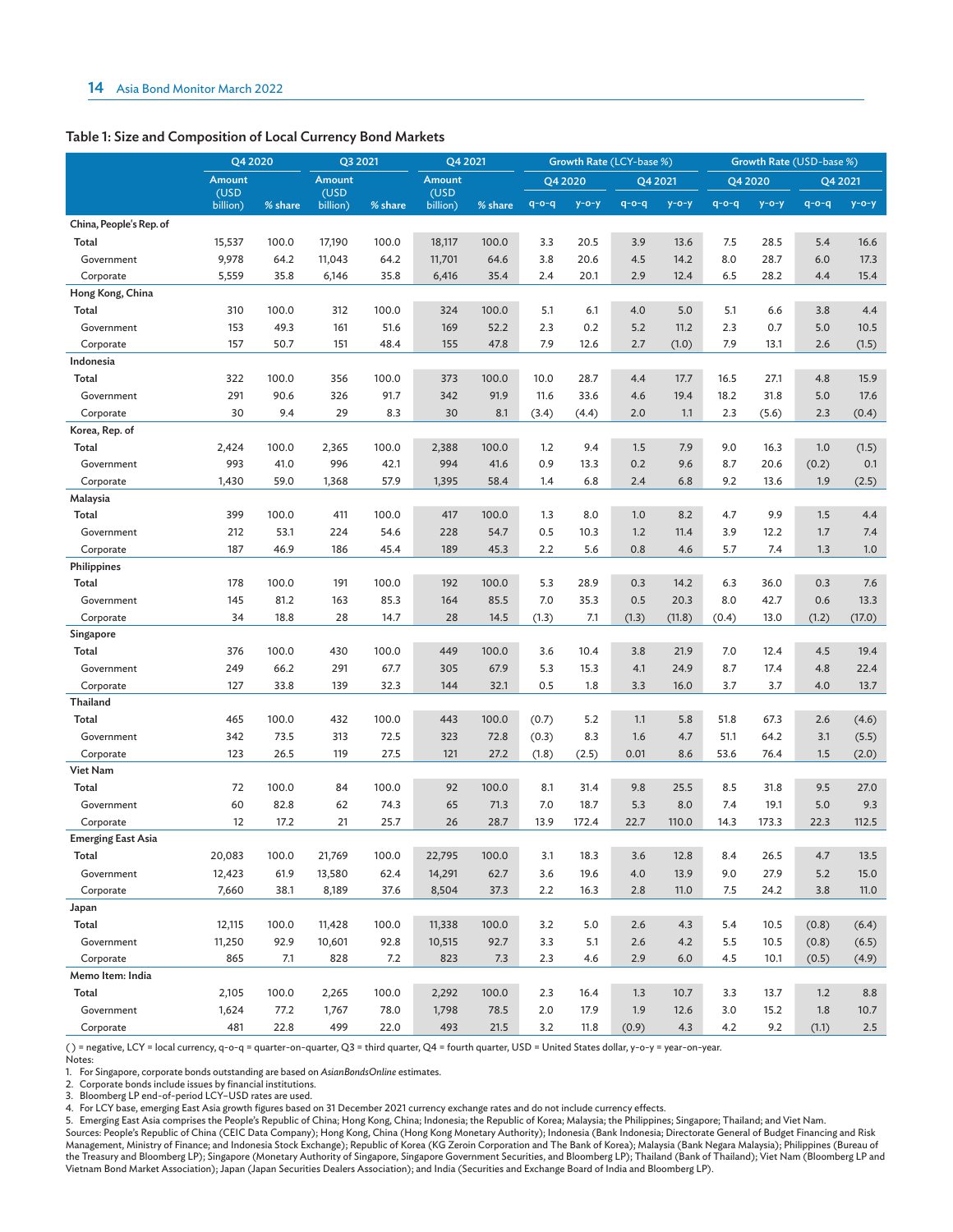

Source: *AsianBondsOnline*.

### Foreign Holdings

### Foreign investor ownership of government bonds increased in most emerging East Asian markets in Q4 2021.

The foreign investor holdings share increased from Q3 2021 to Q4 2021 in all emerging East Asian markets except for Indonesia, where it decreased, and for Viet Nam, where it was almost unchanged (Figure 3). In contrast, most markets saw quarterly declines in their foreign investor holdings share in Q3 2021. This indicates growing confidence among offshore investors as the region's economies are poised for a rebound on the back of increasing mobility levels and vaccination rates.

In the PRC, the share of foreign investor holdings increased to 10.9% at the end of December from 10.6% at the end of September. It also rose from a level of 9.7% at the end of December 2020, which was a more rapid gain compared to other markets in the region where the foreign investor holdings shares only moderately increased if not declined during the same period. The sustained increase can be explained by the fact that the share of foreign ownership is relatively low compared to most markets in the region, thus the potential for further expansion is high. Moreover, measures taken to open up the bond market and the inclusion of the PRC

#### Table 2: Size and Composition of Local Currency Bond Markets (% of GDP)

|                           | Q4 2020 | Q3 2021 | Q4 2021 |
|---------------------------|---------|---------|---------|
| China, People's Rep. of   |         |         |         |
| Total                     | 100.1   | 99.4    | 100.7   |
| Government                | 64.3    | 63.8    | 65.0    |
| Corporate                 | 35.8    | 35.5    | 35.7    |
| Hong Kong, China          |         |         |         |
| Total                     | 89.9    | 86.2    | 88.2    |
| Government                | 44.3    | 44.4    | 46.0    |
| Corporate                 | 45.6    | 41.8    | 42.2    |
| Indonesia                 |         |         |         |
| Total                     | 29.3    | 31.0    | 31.3    |
| Government                | 26.5    | 28.5    | 28.8    |
| Corporate                 | 2.8     | 2.6     | 2.5     |
| Korea, Rep. of            |         |         |         |
| Total                     | 143.4   | 148.1   | 148.7   |
| Government                | 58.7    | 62.4    | 61.9    |
| Corporate                 | 84.6    | 85.7    | 86.8    |
| Malaysia                  |         |         |         |
| <b>Total</b>              | 119.4   | 125.2   | 125.3   |
| Government                | 63.4    | 68.3    | 68.5    |
| Corporate                 | 55.9    | 56.8    | 56.8    |
| Philippines               |         |         |         |
| <b>Total</b>              | 47.8    | 51.7    | 50.5    |
| Government                | 38.8    | 44.1    | 43.1    |
| Corporate                 | 9.0     | 7.6     | 7.3     |
| Singapore                 |         |         |         |
| <b>Total</b>              | 104.4   | 112.2   | 113.7   |
| Government                | 69.2    | 76.0    | 77.2    |
| Corporate                 | 35.3    | 36.2    | 36.5    |
| <b>Thailand</b>           |         |         |         |
| Total                     | 88.9    | 90.9    | 91.0    |
| Government                | 65.4    | 65.9    | 66.2    |
| Corporate                 | 23.6    | 25.0    | 24.8    |
| <b>Viet Nam</b>           |         |         |         |
| <b>Total</b>              | 26.5    | 23.4    | 24.9    |
| Government                | 21.9    | 17.4    | 17.7    |
| Corporate                 | 4.5     | 6.0     | 7.1     |
| <b>Emerging East Asia</b> |         |         |         |
| Total                     | 97.8    | 97.5    | 98.6    |
| Government                | 60.5    | 60.8    | 61.8    |
| Corporate                 | 37.3    | 36.7    | 36.8    |
| Japan                     |         |         |         |
| Total                     | 232.4   | 234.2   | 240.8   |
| Government                | 215.8   | 217.2   | 223.3   |
| Corporate                 | 16.6    | 17.0    | 17.5    |

GDP = gross domestic product, Q3 = third quarter, Q4 = fourth quarter.

Notes:

1. Data for GDP is from CEIC Data Company.

2. For Singapore, corporate bonds outstanding are based on *AsianBondsOnline* estimates.

Sources: People's Republic of China (CEIC Data Company); Hong Kong, China (Hong Kong Monetary Authority); Indonesia (Bank Indonesia; Directorate General of Budget Financing and Risk Management, Ministry of Finance; and Indonesia Stock Exchange); Republic of Korea (KG Zeroin Corporation and The Bank of Korea); Malaysia (Bank Negara Malaysia); Philippines (Bureau of the Treasury and Bloomberg LP); Singapore (Monetary Authority of Singapore, Singapore Government Securities, and Bloomberg LP); Thailand (Bank of Thailand); Viet Nam (Bloomberg LP and Vietnam Bond Market Association); and Japan (Japan Securities Dealers Association).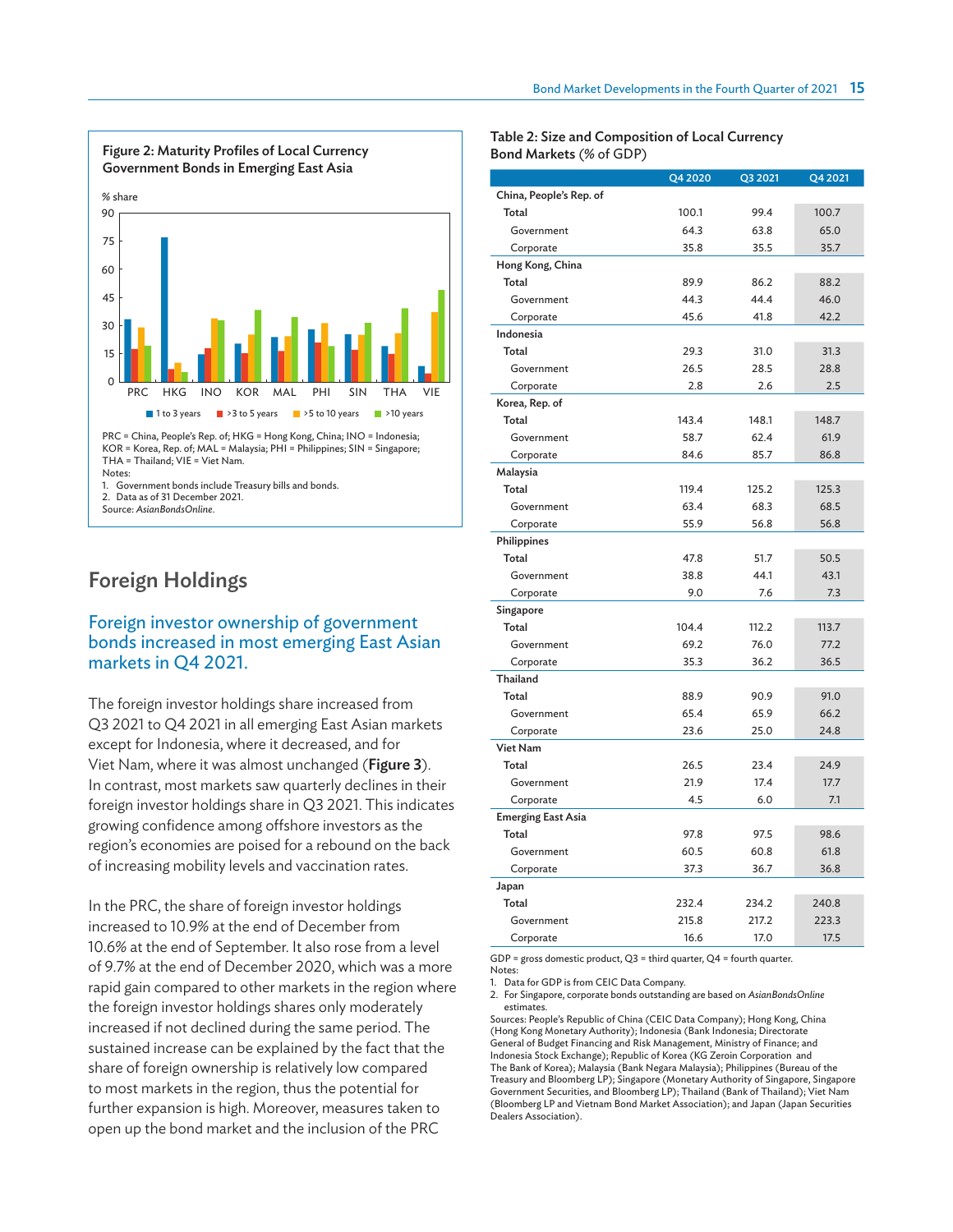

government bonds in global bond indices, including most recently, the FTSE World Government Bond Index, are leading to more diverse opportunities for overseas investors. The attraction of the PRC's bonds was reflected in its market having the largest capital net inflows in emerging East Asia in Q4 2021.

The foreign ownership share in Malaysia's government bond market moderately increased to 26.0% at the end of December from 25.9% at the end of September. The shifting stance of the United States (US) Federal Reserve regarding future interest rate hikes may have reduced overall foreign interest in the region's LCY bonds. However, the attractive rate differential favoring Malaysian bonds eased some foreign investor aversion toward the regional market, yielding positive capital flows in Q4 2021. Lower issuance volume and a high level of maturities in the government bond market may also have contributed to the moderate increase. Malaysia has the highest foreign holdings share of LCY government bonds in the region.

The share of foreign ownership of LCY government bonds in the Philippines and Thailand increased in Q4 2021, reversing the quarterly declines in Q3 2021. In the Philippines, the share increased to 1.9% at the end of December after having fallen to 1.6% at the end of September. In Thailand, the share increased to 13.7% at the end of December after having fallen to 13.4% at the end of September. Relatively better investment conditions amid improved growth prospects and the easing of COVID-19 restrictions prompted capital inflows to the Philippines and Thailand in Q4 2021, lifting the foreign holdings share in both markets.

In Indonesia, foreign ownership of government bonds continued to decline in Q4 2021, which was in contrast to other markets in the region. The foreign holdings share fell to 19.0% at the end of December from 21.6% at the end of September, underpinned by foreign capital outflows during Q4 2021. Even as there was less foreign investor participation, government bond issuances were being absorbed by domestic holders. In addition, the central bank continued to purchase bonds from the primary market following the extension of the burden-sharing arrangement with the government through 2022 to support the fiscal deficit. In Viet Nam, the foreign holdings share was marginally changed at 0.7% in the same review period.

The Republic of Korea saw its foreign holdings share rise to 15.9% at the end of September from 15.4% at the end of June, sustaining the upward trend in place since June 2019. Korean government bonds offer an attractive return, spurring demand overseas as evidenced by foreign investors maintaining a high net-buying position.

### Foreign Fund Flows

### Most emerging East Asian economies witnessed sustained foreign fund inflows into their government bond markets in Q4 2021.

Total net inflows to emerging East Asia picked up to USD36.7 billion in Q4 2021 from USD35.0 billion in Q3 2021 (Figure 4). Foreign investors were net buyers of the region's government bonds during the quarter. Net inflows amounted to USD6.2 billion in October, which more than doubled in November to USD14.6 billion and reached USD15.9 billion in December. The region sustained substantial foreign capital inflows into 2022, reaching USD16.2 billion in January. In February, regional net inflows totaled USD1.1 billion. Preliminary data for Indonesia and Thailand, however, showed total net outflows of USD3.0 billion in the first 9 days of March as a result of uncertainty from the Russian invasion of Ukraine.

Emerging East Asian government bonds continued to attract foreign capital as economic recovery was well underway and the COVID-19 situation was better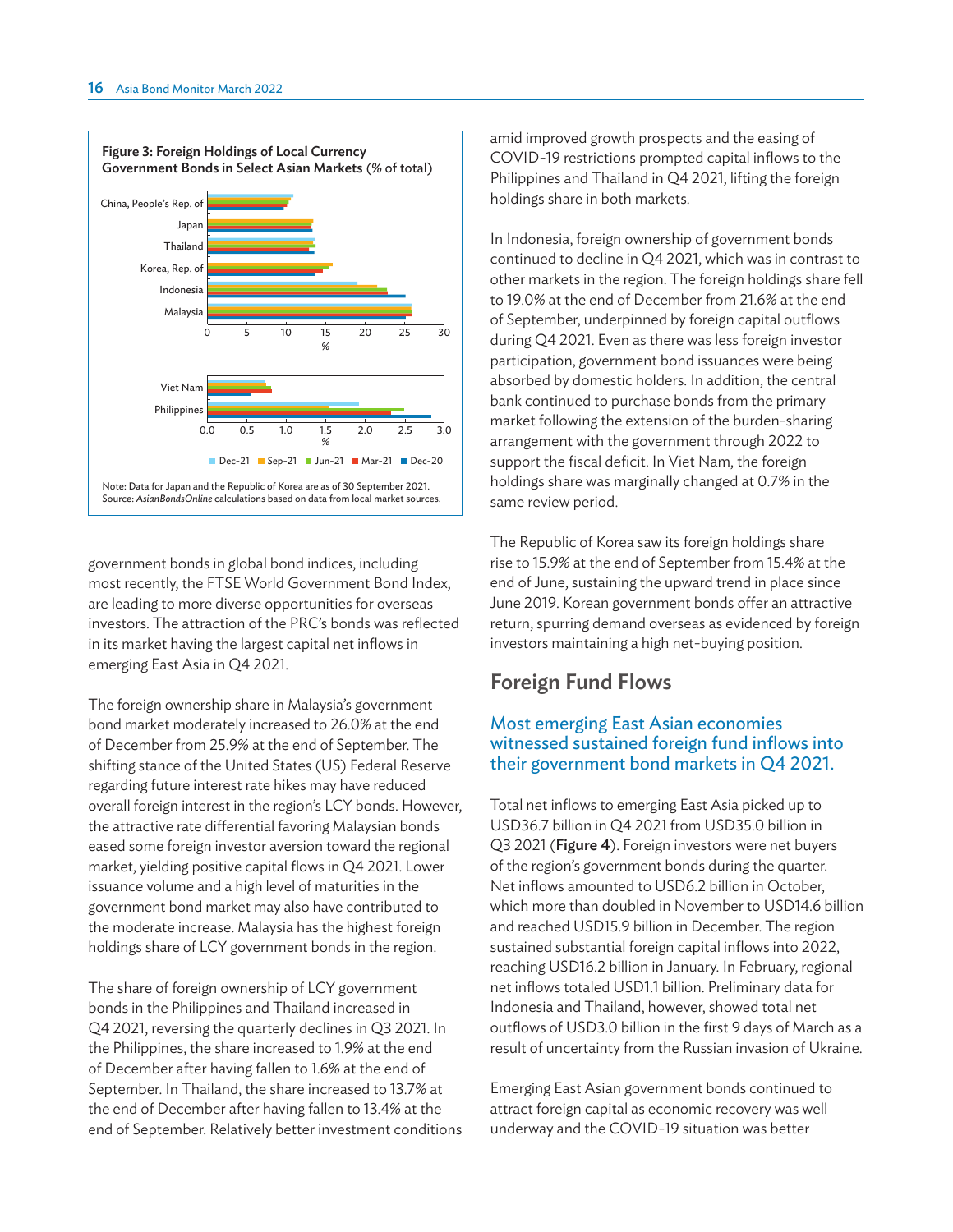

3. Figures were computed based on 9 March 2022 exchange rates to avoid currency effects. Sources: People's Republic of China (Bloomberg LP); Indonesia (Directorate

General of Budget Financing and Risk Management, Ministry of Finance); Republic of Korea (Financial Supervisory Service); Malaysia (Bank Negara Malaysia); Philippines (Bureau of the Treasury); and Thailand (Thai Bond Market Association).

managed, easing worries over monetary normalization by major central banks. While yields have been rising in developed markets, interest rate differentials that favor emerging East Asia continued to play a major factor in foreign investor decisions to direct funds into the region's bond market. Moreover, the Federal Reserve's tapering and normalization process is being carried out in a transparent and properly communicated manner, preventing a sudden reversal of capital flows.

Foreign fund inflows in the PRC amounted to USD27.5 billion in Q4 2021, up from USD22.9 billion in the previous quarter. The largest monthly net inflows were posted in November, amounting to USD13.9 billion, nearly quadruple the amount in October. November was the first month of PRC government bonds' inclusion in the FTSE Russell's World Government Index. In January, the PRC government bond market drew in USD10.4 billion of foreign funds. Favorable returns due to slowing domestic inflation and a stable Chinese yuan were catalysts for the sustained foreign interest in the government bond market. However, the PRC had a reversal in February, recording net outflows of USD5.6 billion.

In the Republic of Korea, net inflows slowed to USD8.8 billion in Q4 2021 from USD13.1 billion in Q3 2021. Foreign buying of Korean government bonds diminished quarterly throughout 2021 after rebounding in the first quarter of the year. Net inflows in October amounted to USD2.0 billion and turned more than double in December to USD4.5 billion. The Republic of Korea attracted USD3.0 billion and USD3.2 billion worth of foreign funds in January and February, respectively. Surging inflation and the Bank of Korea's interest rate hikes may have capped foreign investors' appetite for the securities. Nonetheless, the Korean bond market remained the second-largest destination of foreign funds in the region.

Improved growth prospects brought by increased economic activities and the easing of COVID-19 curbs drove larger net foreign fund inflows to the markets of Malaysia, the Philippines, and Thailand. In Malaysia, foreign funds invested in government bonds increased to USD1.2 billion in Q4 2021 from USD0.7 billion in Q3 2021. Net outflows from the Philippines of USD1.2 billion in Q3 2021 reversed to inflows of USD0.7 billion in Q4 2021. In Thailand, net inflows jumped from USD0.6 billion to USD3.4 billion during the same period. The Federal Reserve's announcement that it would start tapering its bond purchases in November may have adversely affected foreign investor sentiment toward the Malaysian and Philippine markets, as Malaysia posted a sell-off during the month while the Philippines saw a decline in net inflows; both markets recovered in December. Thailand continued to attract strong interest, recording net inflows of USD2.4 billion and USD2.2 billion in January and February, respectively. Malaysia also posted net inflows albeit at lower levels of USD1.0 billion and USD0.7 billion in the same period. In the Philippines, rising COVID-19 cases may have led to net outflows of USD0.3 billion in January.

Indonesia was the only market in emerging East Asia that experienced net foreign fund outflows in Q4 2021. It posted net outflows of USD4.9 billion, larger than the net outflows of USD1.1 billion in the previous quarter. In all 3 months of Q4 2021, Indonesia recorded net outflows. In January 2022, foreign investors sold a net USD0.3 billion. However, this reconciles with the government's move to develop the domestic investor base and rely less on foreign funds. Indonesia, however, recorded net fund inflows of USD0.7 billion for the month of February. High levels of liquidity generated by domestic investors provide support to the development of the Indonesian government bond market.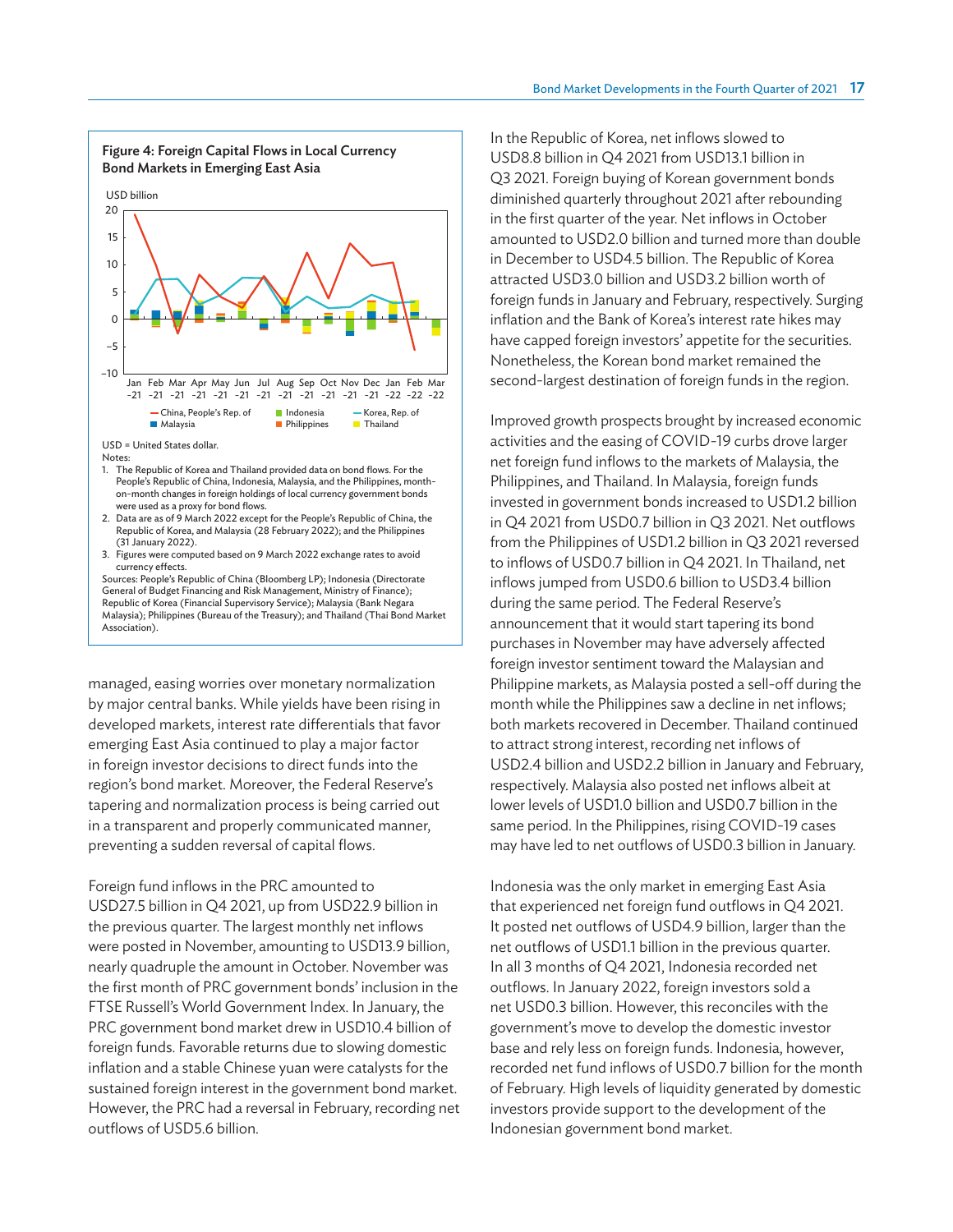### LCY Bond Issuance

### The issuance volume of LCY bonds in emerging East Asia totaled USD9.0 trillion in 2021.

Issuance of LCY bonds in emerging East Asia continued its upward trajectory in 2021, with regional markets focused on strengthening economic recovery amid the COVID-19 outbreak. Issuance in 2021 surpassed that of 2020, marking the highest annual issuance to date for the region. Aggregate issuance of LCY bonds in emerging East Asia reached USD9.0 trillion for full-year 2021, up by 7.1% y-o-y from USD8.4 billion in 2020 (Figure 5). ASEAN member economies accounted for a 17.0% share of the regional issuance total in 2021, with their share rising from 14.7% in 2020. The PRC; Hong Kong, China; and the Republic of Korea saw declines in their corresponding shares to 67.7%, 6.3%, and 9.0%, respectively.

Strong momentum in issuance was buoyed by increased issuance in all bond segments. Government bonds and corporate bonds accounted for most of the issuance volume, representing shares of 40.7% and 42.0%, respectively, of the 2021 issuance total (Figure 6). Central bank issuance accounted for the remaining 17.2% share. Strong government bond issuance continued due to the need to support pandemic response measures,



Singapore, Thailand, and Viet Nam. 2. Figures were computed based on 31 December 2021 currency exchange rates

and do not include currency effects. Source: *AsianBondsOnline*.

while improving economic optimism led to increased corporate bond issuance.

Quarterly issuance volumes were broadly steady in 2021. In Q4 2021, total LCY bond issuance in the region tallied USD2.4 trillion, inching up from USD2.3 trillion in  $Q3 2021$  (Table 3). Issuance growth was positive in six out of nine emerging East Asian markets in Q4 2021 compared with Q3 2021, including Hong Kong, China; Indonesia; the Republic of Korea; Malaysia; Singapore; and Viet Nam. On the other hand, q-o-q contractions in issuance volume were noted in the PRC, the Philippines, and Thailand.

Overall issuance growth in the region's LCY bond market moderated to 0.2% q-o-q in Q4 2021 from 5.1% q-o-q in Q3 2021, dragged down by a 9.6% q-o-q contraction in the issuance of Treasury and other government bonds. Most governments had already fulfilled their borrowing needs, leading to reduced issuance volume during the quarter. In addition, issuance was somewhat curtailed as investors sought higher yields, driven by shifting US monetary policy. Nonetheless, issuance of Treasury and other government bonds was still substantial in Q4 2021 at USD912.2 billion. The only regional markets that had increased issuance of Treasury and other government bonds in Q4 2021 versus Q3 2021 were Indonesia, Singapore, and Thailand. Treasury and other government bonds accounted for 38.5% of the region's aggregate issuance in Q4 2021.

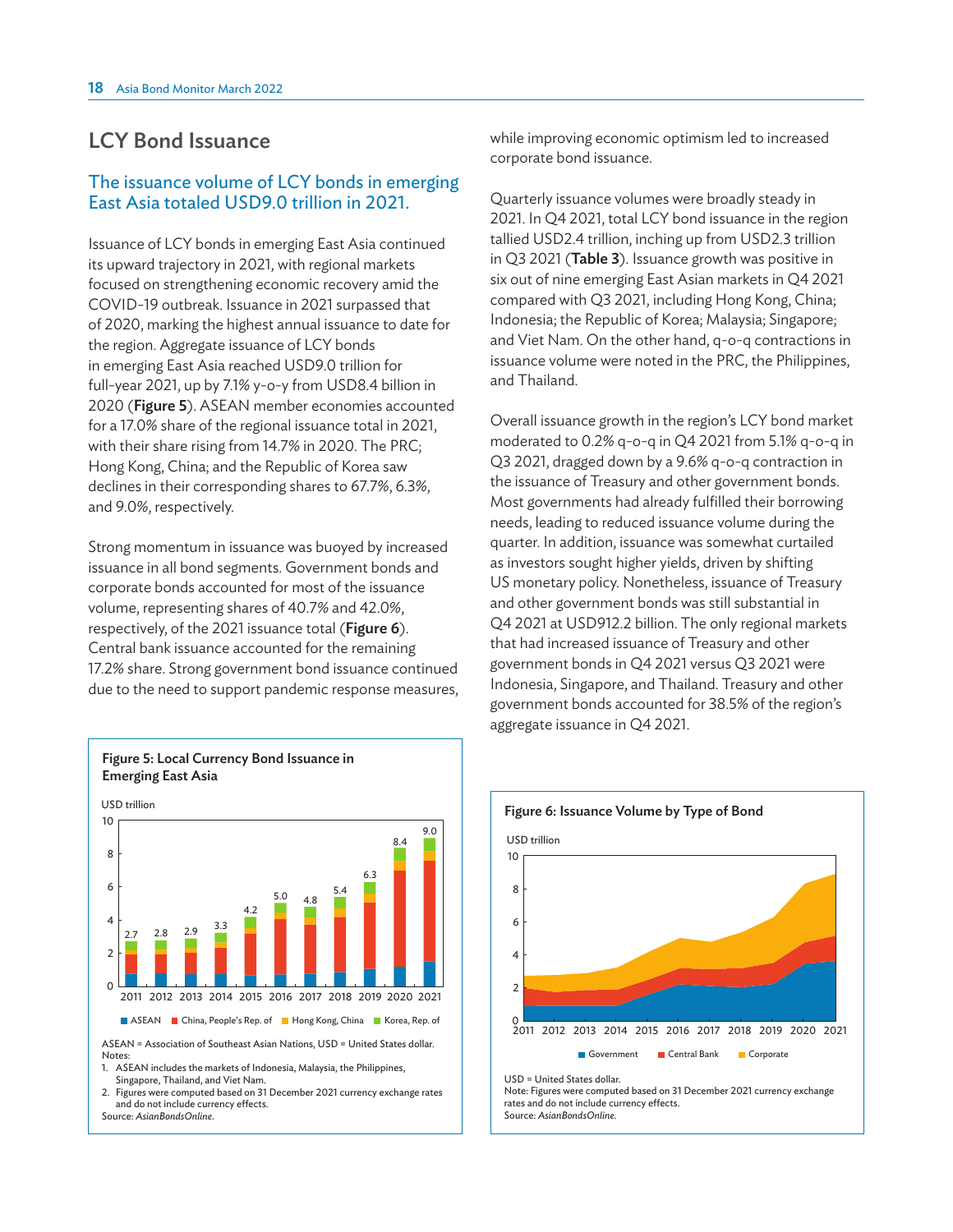### Table 3: Local-Currency–Denominated Bond Issuance (gross)

|                          | Q4 2020               |         | O3 2021               |         | Q4 2021         |         |                          | <b>Growth Rate</b><br>(LCY-base %) |                          | <b>Growth Rate</b><br>(USD-base %) |
|--------------------------|-----------------------|---------|-----------------------|---------|-----------------|---------|--------------------------|------------------------------------|--------------------------|------------------------------------|
|                          | <b>Amount</b><br>(USD |         | <b>Amount</b><br>(USD |         | Amount<br>(USD) |         |                          | Q4 2021                            |                          | Q4 2021                            |
|                          | billion)              | % share | billion)              | % share | billion)        | % share | $q - o - q$              | $y - o - y$                        | $q - o - q$              | $y - o - y$                        |
| China, People's Rep. of  |                       |         |                       |         |                 |         |                          |                                    |                          |                                    |
| Total                    | 1,294                 | 100.0   | 1,629                 | 100.0   | 1,598           | 100.0   | (3.2)                    | 20.3                               | (1.9)                    | 23.5                               |
| Government               | 590                   | 45.6    | 848                   | 52.1    | 775             | 48.5    | (9.8)                    | 27.9                               | (8.6)                    | 31.3                               |
| Central Bank             | $\mathsf{O}\xspace$   | 0.0     | 0                     | 0.0     | $\mathbf 0$     | 0.0     | $\overline{\phantom{0}}$ | $\overline{\phantom{m}}$           | $\qquad \qquad -$        |                                    |
| Treasury and Other Govt. | 590                   | 45.6    | 848                   | 52.1    | 775             | 48.5    | (9.8)                    | 27.9                               | (8.6)                    | 31.3                               |
| Corporate                | 703                   | 54.4    | 781                   | 47.9    | 823             | 51.5    | 3.9                      | 13.9                               | 5.3                      | 17.0                               |
| Hong Kong, China         |                       |         |                       |         |                 |         |                          |                                    |                          |                                    |
| Total                    | 146                   | 100.0   | 139                   | 100.0   | 144             | 100.0   | 4.0                      | (1.1)                              | 3.9                      | (1.6)                              |
| Government               | 112                   | 76.3    | 113                   | 81.8    | 118             | 81.7    | 4.0                      | 6.0                                | 3.8                      | 5.4                                |
| Central Bank             | 107                   | 73.1    | 109                   | 78.9    | 117             | 81.1    | 6.9                      | 9.7                                | 6.7                      | 9.1                                |
| Treasury and Other Govt. | 5                     | 3.2     | 4                     | 2.9     | $\mathbf{1}$    | 0.7     | (75.8)                   | (79.5)                             | (75.8)                   | (79.6)                             |
| Corporate                | 35                    | 23.7    | 25                    | 18.2    | 26              | 18.3    | 4.2                      | (23.8)                             | 4.0                      | (24.2)                             |
| Indonesia                |                       |         |                       |         |                 |         |                          |                                    |                          |                                    |
| Total                    | 47                    | 100.0   | 48                    | 100.0   | 49              | 100.0   | 1.4                      | 4.9                                | 1.7                      | 3.3                                |
| Government               | 46                    | 96.8    | 46                    | 95.2    | 47              | 95.5    | 1.7                      | 3.5                                | 2.0                      | 2.0                                |
| <b>Central Bank</b>      | 14                    | 29.7    | 27                    | 57.0    | 28              | 57.4    | 2.0                      | 102.7                              | 2.4                      | 99.7                               |
| Treasury and Other Govt. | 32                    | 67.1    | 18                    | 38.2    | 19              | 38.1    | 1.1                      | (40.4)                             | 1.4                      | (41.3)                             |
| Corporate                | 2                     | 3.2     | $\overline{2}$        | 4.8     | $\overline{2}$  | 4.5     | (4.4)                    | 45.1                               | (4.0)                    | 42.9                               |
| Korea, Rep. of           |                       |         |                       |         |                 |         |                          |                                    |                          |                                    |
| Total                    | 210                   | 100.0   | 180                   | 100.0   | 205             | 100.0   | 14.3                     | 6.6                                | 13.7                     | (2.6)                              |
| Government               | 78                    | 37.2    | 78                    | 43.4    | 60              | 29.4    | (22.5)                   | (15.6)                             | (22.9)                   | (22.9)                             |
| Central Bank             | 29                    | 13.8    | 27                    | 15.0    | 21              | 10.3    | (21.2)                   | (20.2)                             | (21.6)                   | (27.2)                             |
| Treasury and Other Govt. | 49                    | 23.4    | 51                    | 28.4    | 39              | 19.1    | (23.2)                   | (12.9)                             | (23.5)                   | (20.5)                             |
| Corporate                | 132                   | 62.8    | 102                   | 56.6    | 144             | 70.6    | 42.5                     | 19.8                               | 41.8                     | 9.4                                |
| Malaysia                 |                       |         |                       |         |                 |         |                          |                                    |                          |                                    |
| Total                    | 22                    | 100.0   | 21                    | 100.0   | 21              | 100.0   | 2.6                      | (0.7)                              | 1.6                      | (4.7)                              |
| Government               | 8                     | 35.1    | 12                    | 55.9    | 11              | 53.7    | (1.3)                    | 51.9                               | (2.3)                    | 45.9                               |
| Central Bank             | 0                     | 0.0     | 0                     | 0.0     | $\mathbf 0$     | 0.0     | $\overline{\phantom{a}}$ | $\overline{\phantom{a}}$           | $\overline{\phantom{a}}$ |                                    |
| Treasury and Other Govt. | 8                     | 35.1    | 12                    | 55.9    | 11              | 53.7    | (1.3)                    | 51.9                               | (2.3)                    | 45.9                               |
| Corporate                | 14                    | 64.9    | 9                     | 44.1    | 10              | 46.3    | 7.6                      | (29.2)                             | 6.5                      | (32.0)                             |
| Philippines              |                       |         |                       |         |                 |         |                          |                                    |                          |                                    |
| Total                    | 29                    | 100.0   | 42                    | 100.0   | 39              | 100.0   | (7.0)                    | 43.2                               | (7.0)                    | 34.9                               |
| Government               | 28                    | 95.8    | 41                    | 97.7    | 38              | 97.1    | (7.6)                    | 45.2                               | (7.6)                    | 36.7                               |
| Central Bank             | 17                    | 60.2    | 26                    | 62.3    | 24              | 60.0    | (10.4)                   | 42.9                               | (10.4)                   | 34.6                               |
| Treasury and Other Govt. | 10                    | 35.6    | 15                    | 35.4    | 15              | 37.0    | (2.6)                    | 49.1                               | (2.6)                    | 40.4                               |
| Corporate                | 1                     | 4.2     | 1                     | 2.3     | $\mathbf{1}$    | 2.9     | 18.4                     | (0.9)                              | 18.4                     | (6.7)                              |
| Singapore                |                       |         |                       |         |                 |         |                          |                                    |                          |                                    |
| Total                    | 164                   | 100.0   | 205                   | 100.0   | 244             | 100.0   | 18.0                     | 52.0                               | 18.7                     | 48.9                               |
| Government               | 160                   | 97.9    | 200                   | 97.4    | 240             | 98.2    | 19.0                     | 52.4                               | 19.7                     | 49.3                               |
| Central Bank             | 135                   | 82.5    | 174                   | 84.8    | 211             | 86.3    | 20.1                     | 59.1                               | 20.9                     | 55.9                               |
| Treasury and Other Govt. | 25                    | 15.5    | 26                    | 12.6    | 29              | 11.9    | 11.4                     | 16.7                               | 12.1                     | 14.4                               |
| Corporate                | 3                     | 2.1     | 5                     | 2.6     | $\overline{4}$  | 1.8     | (18.6)                   | 31.9                               | (18.1)                   | 29.3                               |
| Thailand                 |                       |         |                       |         |                 |         |                          |                                    |                          |                                    |
| Total                    | 74                    | 100.0   | 69                    | 100.0   | 62              | 100.0   | (12.5)                   | (8.3)                              | (11.2)                   | (17.3)                             |
| Government               | 65                    | 87.6    | 55                    | 79.9    | 50              | 82.1    | (10.1)                   | (14.1)                             | (8.8)                    | (22.5)                             |
| Central Bank             | 49                    | 66.4    | 37                    | 53.4    | 31              | 50.9    | (16.6)                   | (29.8)                             | (15.4)                   | (36.7)                             |
| Treasury and Other Govt. | 16                    | 21.2    | 18                    | 26.5    | 19              | 31.2    | 3.0                      | 35.0                               | 4.5                      | 21.8                               |
| Corporate                | 9                     | 12.4    | 14                    | 20.1    | 11              | 17.9    | (22.1)                   | 32.4                               | (20.9)                   | 19.4                               |

*continued on next page*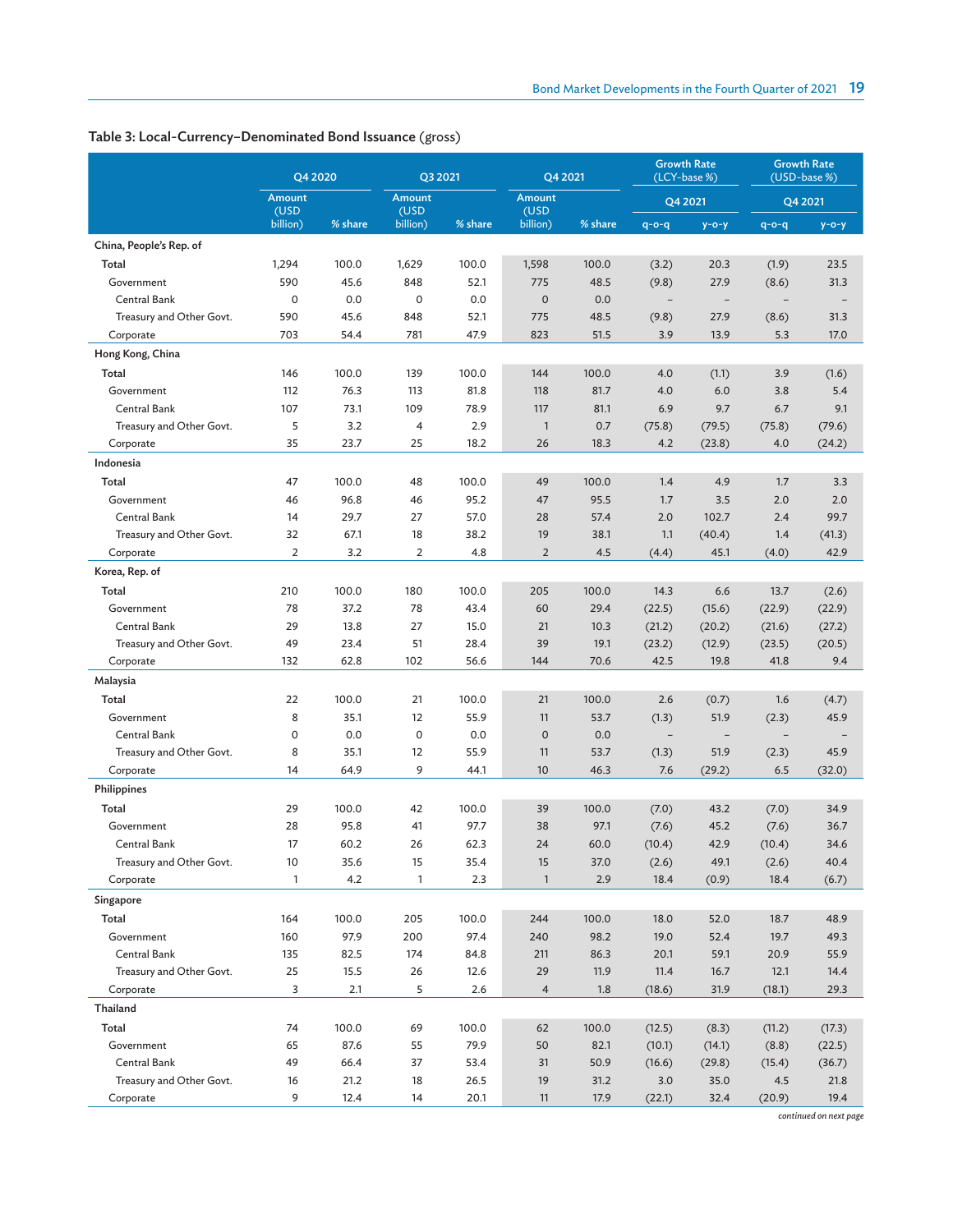#### Table 3 *continued*

|                           | Q4 2020               |         | Q3 2021               |         | Q4 2021               |         | <b>Growth Rate</b><br>(LCY-base %) |                   | <b>Growth Rate</b><br>(USD-base %) |             |  |
|---------------------------|-----------------------|---------|-----------------------|---------|-----------------------|---------|------------------------------------|-------------------|------------------------------------|-------------|--|
|                           | <b>Amount</b><br>(USD |         | <b>Amount</b><br>(USD |         | <b>Amount</b><br>(USD |         | Q4 2021                            |                   | Q4 2021                            |             |  |
|                           | billion)              | % share | billion)              | % share | billion)              | % share | $q - 0 - q$                        | $y - o - y$       | $q - o - q$                        | $y - o - y$ |  |
| <b>Viet Nam</b>           |                       |         |                       |         |                       |         |                                    |                   |                                    |             |  |
| <b>Total</b>              | 7                     | 100.0   | 9                     | 100.0   | 9                     | 100.0   | 5.8                                | 25.4              | 5.5                                | 26.9        |  |
| Government                | 5                     | 73.3    | 5                     | 52.9    | $\overline{4}$        | 42.4    | (15.1)                             | (27.4)            | (15.4)                             | (26.6)      |  |
| <b>Central Bank</b>       | 0                     | 0.0     | 0                     | 0.0     | $\mathbf{0}$          | 0.0     | $\overline{\phantom{a}}$           | $\qquad \qquad -$ | $\qquad \qquad -$                  |             |  |
| Treasury and Other Govt.  | 5                     | 73.3    | 5                     | 52.9    | $\overline{4}$        | 42.4    | (15.1)                             | (27.4)            | (15.4)                             | (26.6)      |  |
| Corporate                 | 2                     | 26.7    | 4                     | 47.1    | 5                     | 57.6    | 29.4                               | 170.8             | 29.1                               | 174.1       |  |
| <b>Emerging East Asia</b> |                       |         |                       |         |                       |         |                                    |                   |                                    |             |  |
| Total                     | 1,994                 | 100.0   | 2,342                 | 100.0   | 2,371                 | 100.0   | 0.2                                | 18.8              | 1.2                                | 18.9        |  |
| Government                | 1,093                 | 54.8    | 1,398                 | 59.7    | 1,344                 | 56.7    | (4.8)                              | 23.4              | (3.9)                              | 22.9        |  |
| <b>Central Bank</b>       | 352                   | 17.7    | 401                   | 17.1    | 431                   | 18.2    | 7.1                                | 26.8              | 7.5                                | 22.5        |  |
| Treasury and Other Govt.  | 741                   | 37.1    | 997                   | 42.6    | 912                   | 38.5    | (9.6)                              | 21.8              | (8.5)                              | 23.2        |  |
| Corporate                 | 902                   | 45.2    | 944                   | 40.3    | 1,027                 | 43.3    | 7.6                                | 13.2              | 8.8                                | 13.9        |  |
| Japan                     |                       |         |                       |         |                       |         |                                    |                   |                                    |             |  |
| <b>Total</b>              | 771                   | 100.0   | 502                   | 100.0   | 662                   | 100.0   | 36.2                               | (4.3)             | 31.7                               | (14.2)      |  |
| Government                | 718                   | 93.2    | 464                   | 92.5    | 615                   | 93.0    | 36.9                               | (4.6)             | 32.4                               | (14.4)      |  |
| <b>Central Bank</b>       | $\mathbf 0$           | 0.0     | 10                    | 2.0     | $\mathbf{O}$          | 0.0     | (100.0)                            |                   | $\overline{\phantom{a}}$           |             |  |
| Treasury and Other Govt.  | 718                   | 93.2    | 454                   | 90.5    | 615                   | 93.0    | 40.0                               | (4.6)             | 35.4                               | (14.4)      |  |
| Corporate                 | 53                    | 6.8     | 38                    | 7.5     | 47                    | 7.0     | 27.7                               | (1.2)             | 23.5                               | (11.4)      |  |

( ) = negative, – = not applicable, LCY = local currency, q-o-q = quarter-on-quarter, Q3 = third quarter, Q4 = fourth quarter, USD = United States dollar, y-o-y = year-on-year. Notes:

1. Corporate bonds include issues by financial institutions.

2. Bloomberg LP end-of-period LCY–USD rates are used.

3. For LCY base, emerging East Asia growth figures are based on 31 December 2021 currency exchange rates and do not include currency effects.

Sources: People's Republic of China (CEIC Data Company); Hong Kong, China (Hong Kong Monetary Authority); Indonesia (Bank Indonesia; Directorate General of Budget Financing and Risk Management, Ministry of Finance; and Indonesia Stock Exchange); Republic of Korea (KG Zeroin Corporation and The Bank of Korea); Malaysia (Bank Negara Malaysia); Philippines (Bureau of the Treasury and Bloomberg LP); Singapore (Singapore Government Securities and Bloomberg LP); Thailand (Bank of Thailand); Viet Nam (Bloomberg LP, Hanoi Stock Exchange, and Vietnam Bond Market Association); and Japan (Japan Securities Dealers Association).

In Q4 2021, growth in the issuance of central bank instruments eased to 7.1% q-o-q in Q4 2021 from 8.6% q-o-q in the preceding quarter. Total central bank issuance during the quarter stood at USD431.3 billion, accounting for an 18.2% share of emerging East Asia's total issuance.

Corporate bonds continued to account for the largest share of issuance during the quarter with volume reaching USD1,027.4 billion, representing a 43.3% share of the regional issuance total. Growth in corporate bond issuance quickened to 7.6% q-o-q from 5.1% q-o-q in Q3 2021. Issuance during the quarter was active in most markets, with corporates taking advantage of still low borrowing cost in anticipation of rising interest rates. Six markets in the region recorded higher volume of issuance in Q4 2021: the PRC; Hong Kong, China; the Republic of Korea; Malaysia; the Philippines; and Viet Nam.

The y-o-y issuance growth in emerging East Asia swelled to 18.8% in Q4 2021 from only 0.8% in Q3 2021. The bond markets of the PRC, Indonesia, the Republic of Korea, the

Philippines, Singapore, and Viet Nam recorded positive y-o-y expansions in Q4 2021, while contractions were observed in Hong Kong, China; Malaysia; and Thailand. Treasury and other government bond issuance rebounded with a 21.8% y-o-y hike following a decline of 7.6% y-o-y in Q3 2021. Central bank issuance growth accelerated to 26.8% y-o-y in Q4 2021 from 19.0% y-o-y in Q3 2021, while corporate bond issuance growth climbed to 13.2% y-o-y from 4.1% y-o-y over the same period.

The PRC's bond issuance declined 3.2% q-o-q in Q4 2021 to USD1.6 trillion as government bond issuance fell 9.8% q-o-q. While Treasury bond issuance gained 11.2% q-o-q, government bond issuance was dragged down by the 16.5% q-o-q decline in local government bond issuance and a 28.0% q-o-q decline in policy bank bond issuance. The slowdown in local government bond issuance was due to high issuance in July–October as local governments sought to complete their issuance quotas. Issuance volume markedly dropped in November and December. In contrast, corporate bond issuance growth slowed to 3.9% q-o-q from 11.5% q-o-q due to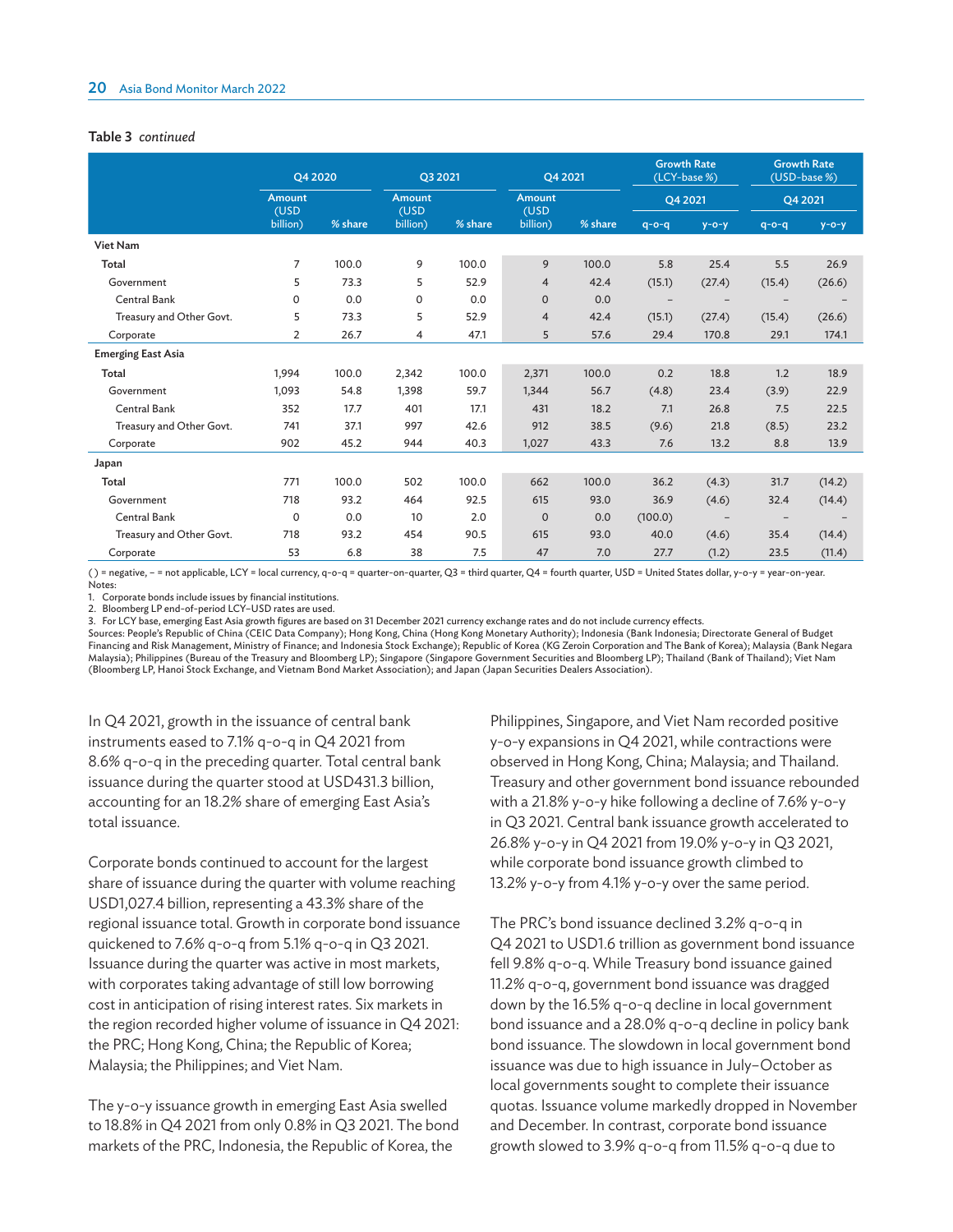economic growth concerns and negative sentiments over property default issues. On a y-o-y basis, overall issuance rose 20.3% in Q4 2021 after contracting 1.7% in Q3 2021.

In the Republic of Korea, total issuance during the quarter rose to USD204.6 billion, on growth of 14.3% q-o-q. Overall issuance was pulled down by a deceleration in the issuance of government bonds, which contracted 22.5% q-o-q. Issuance of instruments from the Bank of Korea, as well as Treasury and other government bonds, fell in Q4 2021 for the second quarter in a row, following a high volume of borrowing in the first half of the year. In contrast, issuance of corporate bonds was robust during the quarter, as firms engaged in borrowings ahead of market expectations that the Bank of Korea would further raise policy rates. (The Bank of Korea previously raised policy rates in August 2021, November 2021, and January 2022.) On an annual basis, LCY bond sales in the Republic of Korea grew 6.6% y-o-y in Q4 2021 after a 3.7% y-o-y contraction in Q3 2021.

LCY bond issuance in Hong Kong, China rebounded strongly in Q4 2021 to USD144.0 billion, posting growth of 4.0% q-o-q after a 0.8% q-o-q decline in Q3 2021. Growth was largely driven by increased issuance of central bank instruments, particularly EFBs. The Hong Kong Monetary Authority raised its planned issuance of EFBs in each month from September through December due to abundant liquidity in the banking system. This led central bank issuance growth during the quarter to rise to 6.9% q-o-q from 3.0% q-o-q in Q3 2021. In contrast, issuance of Hong Kong Special Administrative Region bonds substantially dropped by 75.8% q-o-q. Corporate bond issuance rebounded, rising 4.2% q-o-q following a decline of 15.8% q-o-q in Q3 2021. On a y-o-y basis, Hong Kong, China's bond issuance declined at a slower pace of 1.1% in Q4 2021 versus a 3.7% drop in Q3 2021.

The aggregate LCY bond sales of ASEAN members reached USD424.1 billion in Q4 2021. ASEAN bond issuance accounted for a 17.9% share of emerging East Asia's total issuance volume during the quarter, up from 16.8% in Q3 2021. Issuance growth inched up to 6.8% q-o-q in Q4 2021 from 6.3% q-o-q in Q3 2021. On an annual basis, issuance growth expanded by a much faster 28.3% y-o-y in Q4 2021 than the 18.1% y-o-y registered in the previous quarter. The markets of Indonesia, Malaysia, Singapore, and Viet Nam engaged in more borrowing in Q4 2021 than in Q3 2021, while the Philippines and Thailand engaged in less bond issuance. Among all ASEAN members, the three largest issuers of

LCY bonds during the quarter were Singapore, Thailand, and Indonesia, accounting for 57.5%, 14.5%, and 11.5%, respectively, of ASEAN's issuance total in Q4 2021.

Singapore's Q4 2021 LCY bond issuance reached USD243.9 billion, gaining 18.0% q-o-q versus 6.7% q-o-q in Q3 2021. Singapore's LCY bond issuance growth came solely from the government bond sector, with issuance rising 19.0% q-o-q, while corporate bond issuance fell 18.6% q-o-q. Central bank bond issuance was the biggest driver in Singapore's government bond sector, gaining 20.1% q-o-q as the central bank sought to limit inflationary pressure. LCY bond issuance in Singapore climbed the fastest among regional markets, with growth of 52.0% y-o-y in Q4 2021.

Thailand's LCY bond issuance fell 12.5% q-o-q to USD61.5 billion in Q4 2021, driven by quarterly declines in both the government and corporate bond sectors. Government bond issuance fell 10.1% q-o-q due to a 16.6.% q-o-q decline in central bank issuance, as the Bank of Thailand pledged more support for COVID-19 relief measures. Treasury bonds and other government bond issuance rose 3.0% q-o-q in Q4 2021, while corporate bond issuance fell 22.1% q-o-q. On an annual basis, Thailand's LCY bond issuance declined 8.3% y-o-y in Q4 2021 due to the decline in central bank issuance.

In Indonesia, issuance growth moderated to 1.4% q-o-q in Q4 2021 from 22.5% q-o-q in Q3 2021. Total issuance volume reached USD48.7 billion during the quarter, with government bonds accounting for a 95.5% share. Overall growth in government bonds decelerated to 1.7% q-o-q in Q4 2021 from 20.7% q-o-q in Q3 2021. Bank Indonesia continued to actively issue Sukuk Bank Indonesia, yet growth moderated to 2.0% q-o-q in Q4 2021. Issuance of Treasury bills and bonds in Q4 2021 also eased to 1.1% q-o-q from 13.3% q-o-q in the earlier quarter, as the government cancelled all remaining scheduled auctions after 2 November due to adequate funding for its budgetary needs. Corporate bond issuance declined 4.4% q-o-q in Q4 2021 following a 73.3% q-o-q hike in the preceding quarter. On an annual basis, issuance growth eased to 4.9% y-o-y in Q4 2021 from 11.3% y-o-y in Q3 2021.

LCY bond sales in the Philippines declined to USD39.2 billion in Q4 2021, falling 7.0% q-o-q after posting growth of 4.5% q-o-q in the preceding quarter. Overall, growth was dragged down by a slowdown in the issuance of government bonds, which declined 7.6% q-o-q in Q4 2021. Both the issuance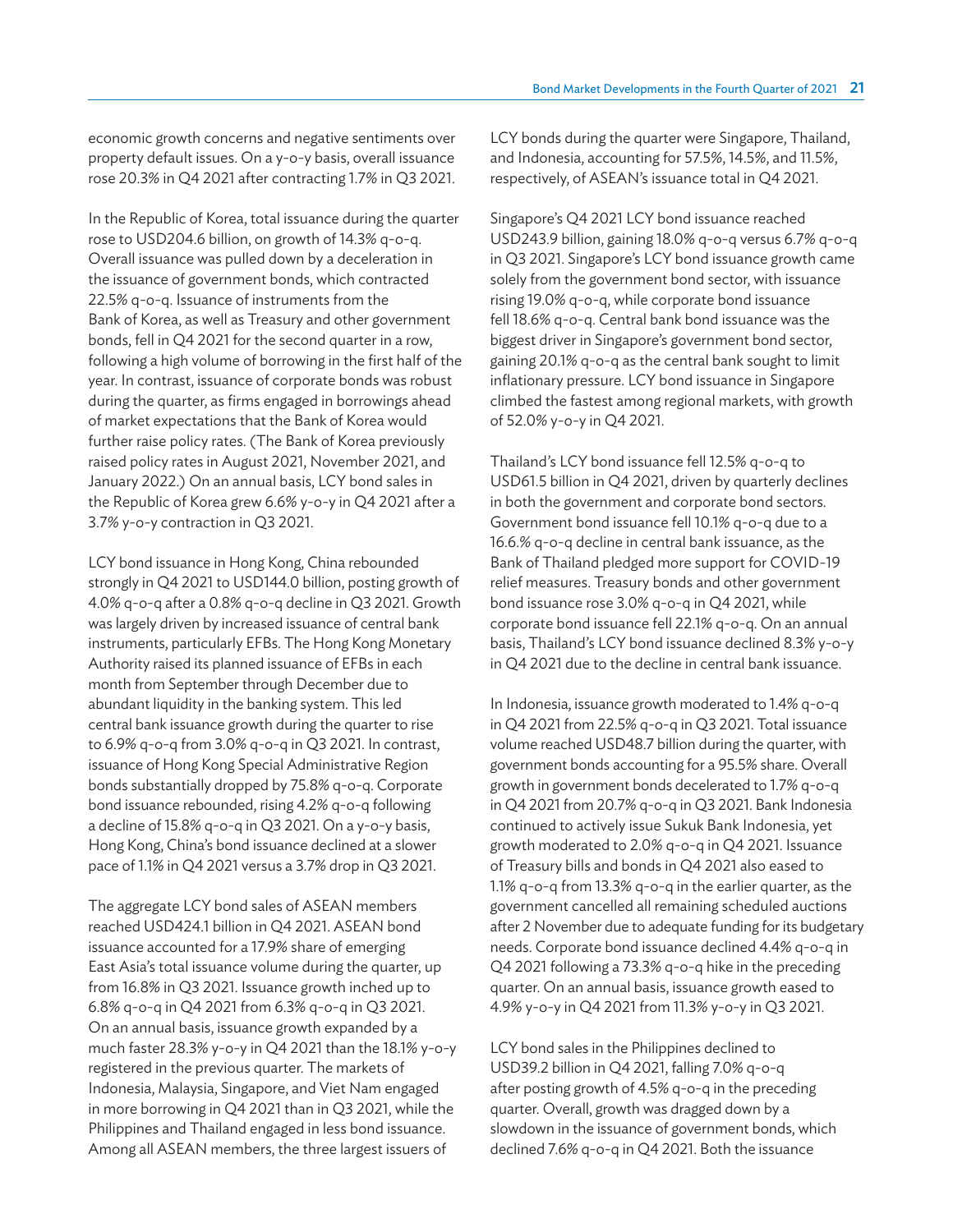of Bangko Sentral ng Pilipinas bills (–10.4% q-o-q ) and Treasury and other government bonds (–2.6% q-o-q) contracted during the quarter. The Bureau of the Treasury scaled back its issuance of Treasury bills and bonds in December and also allowed more outstanding bonds to mature. This was undertaken to allow the debt-to-GDP ratio to fall below 60% at the end of 2021. The corporate bond segment was the sole driver of growth in the Philippines, as issuance growth surged to 18.4% q-o-q in Q4 2021 from 5.1% q-o-q in Q3 2021. On a y-o-y basis, the growth in LCY bond issuance moderated to 43.2% in Q4 2021 from 74.4% in the prior quarter.

LCY bond issuance in Malaysia tallied USD21.3 billion in Q4 2021 on growth of 2.6% q-o-q. Similar to the Philippines, corporate bonds drove issuance growth during the quarter as government issuance fell 1.3% q-o-q in Q4 2021 on the back of a 13.4% q-o-q decline in Q3 2021. Issuance volume was dampened as investors sought higher rates after the US Federal Reserve's tapering announcement. Corporate bond issuance grew 7.6% q-o-q following a decline of 15.3% q-o-q in Q3 2021. On a y-o-y basis, LCY bond issuance growth in Malaysia declined at a slower pace of 0.7% versus a 3.5% drop in Q3 2021.

Viet Nam's LCY bond issuance totaled USD9.4 billion Q4 2021 on a 5.8% q-o-q gain. Growth in Viet Nam's bond issuance was solely due to a 29.4% q-o-q increase in corporate issuance to USD5.4 billion on optimism over Viet Nam's economy. Viet Nam's GDP grew 5.2% y-o-y in Q4 2021, bouncing back from Q3 2021's 6.2% y-o-y decline. In contrast, government bond issuance fell 15.1% q-o-q after Viet Nam failed to meet its auction targets as market participants sought higher yields. On a y-o-y basis, Viet Nam's bond issuance grew 25.4% in Q4 2021.

### Cross-Border Bond Issuance

### Emerging East Asia's cross-border bond issuance fell to USD4.4 billion in Q4 2021.

Emerging East Asia's cross-border bond issuance totaled USD4.4 billion in Q4 2021, a 35.9% q-o-q decline from the USD6.9 billion raised in the previous quarter. The lower issuance volume for the quarter can be attributed to rising yields in the region, which made it costly for firms to raise funds via bond issuance, and with firms having already met their borrowing requirements for the year. Institutions from four regional economies issued cross-border bonds in Q4 2021, with a large majority continuing to come from Hong Kong, China. Other

economies that registered issuance of cross-border bonds were Singapore, Malaysia, and the Republic of Korea. Monthly issuance volumes amounted to USD1.8 billion, USD1.7 billion, and USD0.9 billion for the months of October, November, and December, respectively. Compared with the same period in 2020, total intraregional bond issuance increased almost four-fold in Q4 2021 from USD1.2 billion.

Hong Kong, China remained home to the largest cross-border issuance volume in the region with a market share of 83.7% in Q4 2021, a reflection of its developed bond market infrastructure that makes it more accessible and efficient for firms to issue crossborder bonds (Figure 7). Aggregate issuance for the quarter reached USD3.7 billion; however, this was a 31.5% q-o-q decline from USD5.4 billion in Q3 2021. Sixteen firms issued cross-border bonds in Q4 2021, which were all denominated in Chinese yuan except for one which was in Singapore dollars. Financial companies and Hong Kong, China's government led the issuance of cross-border bonds in Q4 2021, with shares of 29.6% and 21.1%, respectively. The government was the singlelargest issuer in both Hong Kong, China and in the entire region in Q4 2021, with a total issuance volume of USD775.8 million. The issuances were denominated in Chinese yuan in two tranches with tenors of 3 years (CNY2.5 billion) and 5 years (CNY2.5 billion). The bond offer was also the government's inaugural offering of offshore yuan bonds and was part of the government's Green Bond Programme. Shenzhen International Holdings, which invests in and operates logistics and toll road infrastructure, raised USD620.7 million via

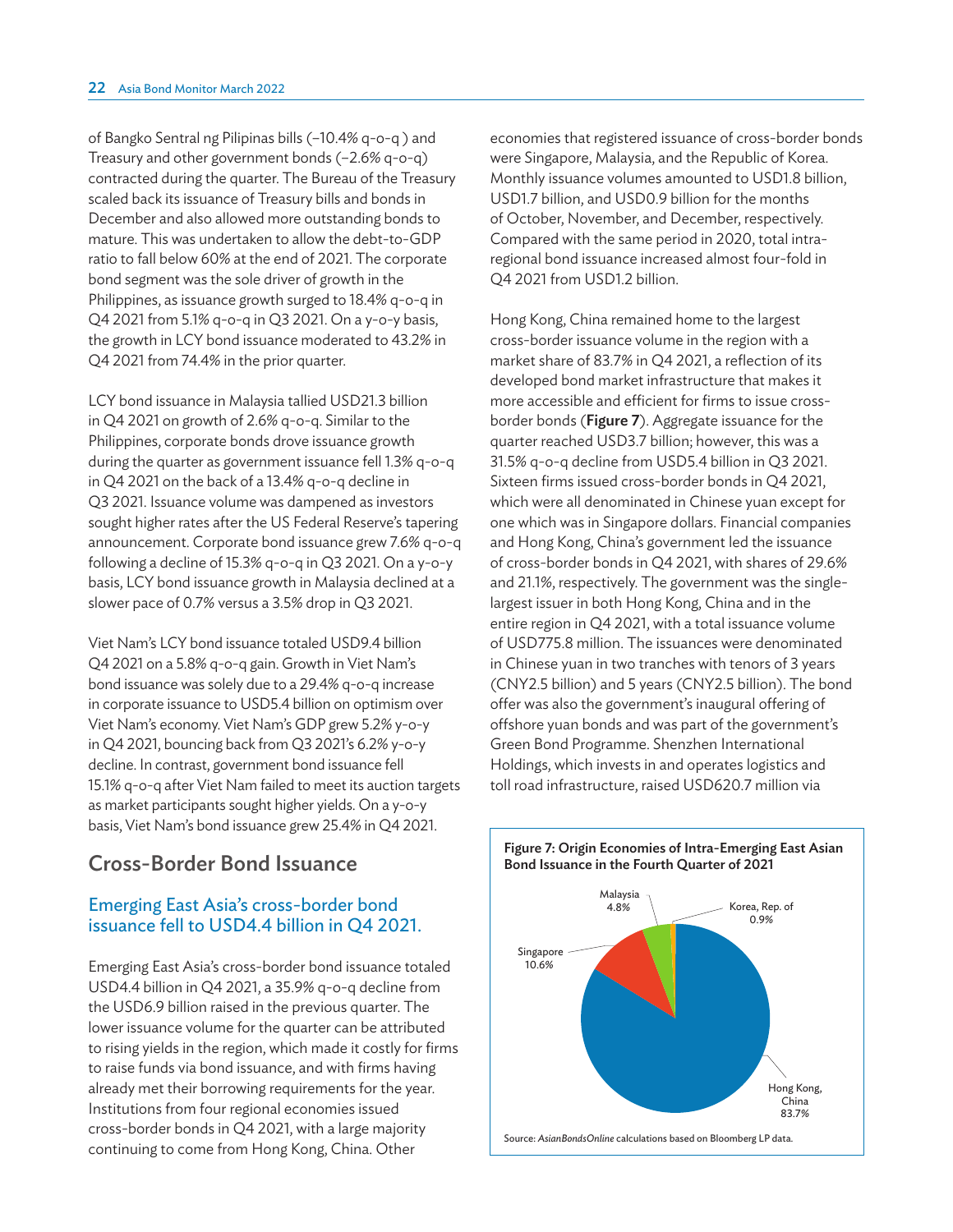issuance of 6-year CNY-denominated bonds. It was also the second-largest aggregate issuer of cross-border bonds and had the single-largest issuance in both Hong Kong, China and the region in Q4 2021. Another notable issuer was China Power International, which also had the second-largest aggregate issuance, raised USD620.7 million via issuance of 6-month and 3-year CNY-denominated bonds.

In Singapore, four firms issued cross-border bonds in Q4 2021 with a total volume of USD463.8 million, which was more than double the USD219.9 million raised in the previous quarter. Asia Water Technology led all issuers with USD232.7 million worth of 5-year CNY-denominated bonds. A financial company, Ascendas REIT, raised USD122.0 million via 10-year HKD-denominated bonds. Trafigura Group, involved in commodities trading, issued USD108.6 million worth of 3-year Chinese yuan bonds. Meanwhile, Nomura International Fund raised a total of USD0.4 million via issuance of 5-year CNY-denominated bonds.

In Malaysia, only two institutions issued intra-regional bonds in Q4 2021 with an aggregate amount of USD212.5 million. Cagamas Global, a state-owned mortgage corporation, raised USD147.3 million via issuance of 2-year bonds denominated in Singapore dollars. Malayan Banking issued a total of USD65.2 million worth of 3-year CNY-denominated bonds.

The Export–Import Bank of Korea was the sole issuer of intra-regional bonds from the Republic of Korea in



Q4 2021, raising USD39.2 million worth of 2-year bonds denominated in Philippine pesos.

The top 10 issuers of intra-regional bonds in Q4 2021 reached an aggregate volume of USD3.6 billion and comprised 81.4% of the regional total. Eight of the firms were from Hong Kong, China and had total issuance of USD3.2 billion, led by the Government of the Hong Kong Special Administrative Region of the PRC; Shenzhen International Holdings; and China Power International. Other firms in the list were from Singapore (Asia Water Technology) and Malaysia (Cagamas Global).

The Chinese yuan continued to be the most widely used currency for cross-border bonds in Q4 2021 with an aggregate issuance volume of USD4.0 billion, accounting for a share of 91.2% of the regional total (Figure 8). Firms from Hong Kong, China; Malaysia; and Singapore issued in Chinese yuan. Other currencies used were the Singapore dollar (5.1%, USD224.6 million), Hong Kong dollar (2.8%, USD122.0 million), and Philippine peso (0.9%, USD39.2 million).

In Q4 2021, financial companies remained the largest issuer group of cross-border bonds in emerging East Asia, with an aggregate volume of USD1.5 billion, comprising a third of the regional total (Figure 9). The Bank of China Group was the largest issuer from the finance sector with total volume of USD310.3 million, followed by the



not include currency effects.

Source: *AsianBondsOnline* calculations based on Bloomberg LP data.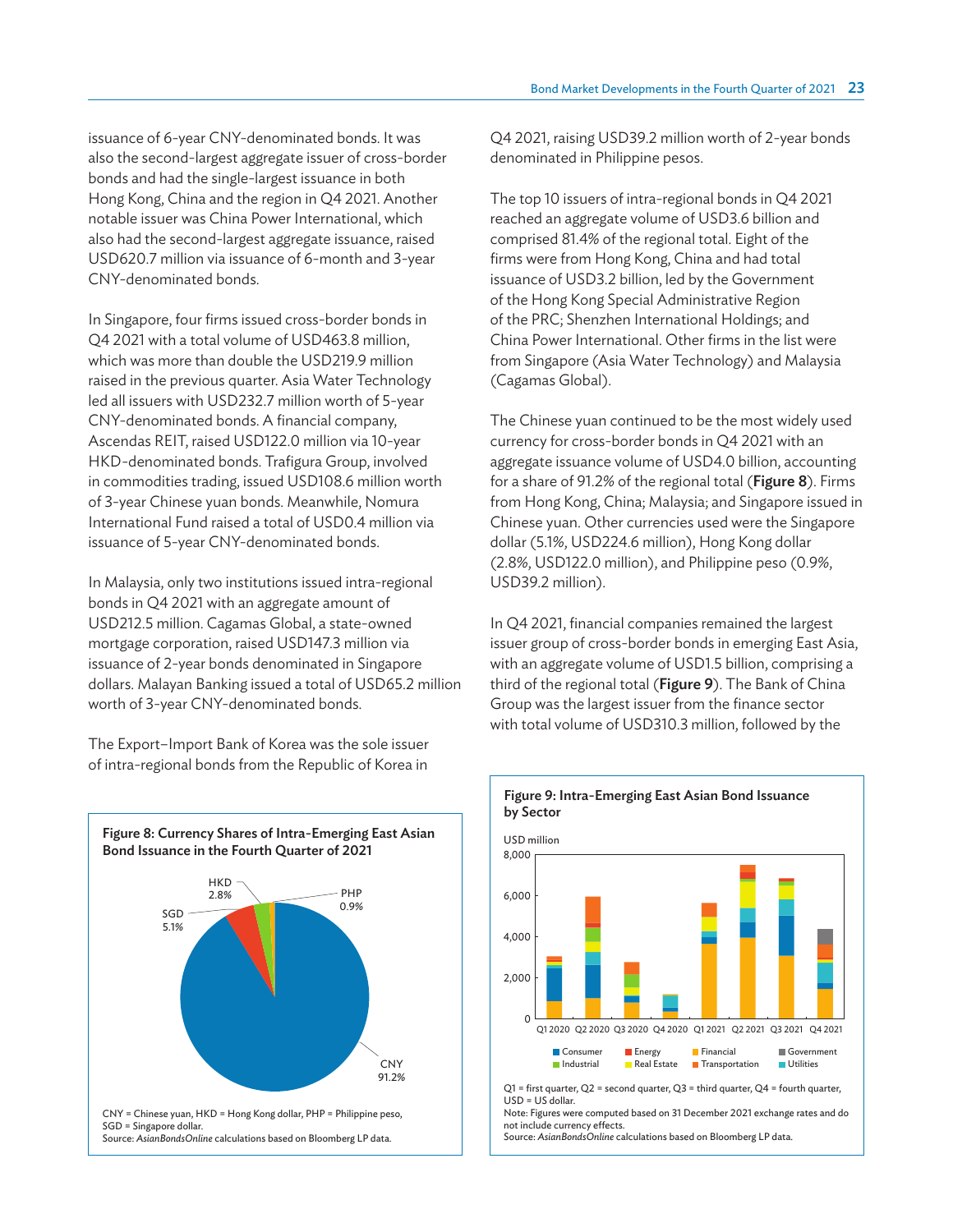Hong Kong Mortgage Corporation with USD257.6 million. Utility companies were the second-largest issuer group in Q4 2021 with total issuance of USD969.8 million and a regional share of 22.1%. It was the only group that posted a quarterly increase in its regional issuance share from Q3 2021. The notable issuers from this group were China Power International Development and Asia Water Technology. The third-largest group was the government sector at USD775.8 million and a 17.7% share, with the government in Hong Kong, China as the sole issuer. The transportation sector also had a notable share of 14.1% and an issuance volume of USD620.7 million, with Shenzhen International Holdings as the sole issuer of cross-border bonds from this sector in Q4 2021.

### G3 Currency Bond Issuance

### Emerging East Asia's G3 currency bond issuance totaled USD376.4 billion in 2021.

Issuance of G3 currency bonds in emerging East Asia totaled USD376.4 billion in 2021, a contraction of 0.5% y-o-y from USD378.1 billion in 2020 (Table 4).<sup>4</sup> The slightly smaller issuance amount was the result of most of the region's economies having less G3 bond issuance in 2021 compared to the previous year due to rising US dollar interest rates.

In 2021, 91.4% of the total issuance of G3 currency bonds was in US dollars, 8.0% in euros, and 0.6% in Japanese yen. The value of USD-denominated bonds issued in emerging East Asia in 2021 was USD344.0 billion, a 1.0% y-o-y decrease from the previous year. Most economies in the region had less US dollar issuance in 2021 than in 2020, led by the PRC whose issuance declined by USD12.6 billion. Funds raised in euros totaled USD30.2 billion in 2021, growing 7.2% y-o-y due to increased issuance activities in Hong Kong, China; Indonesia; the Republic of Korea; the Philippines; and Singapore. Proceeds from bonds issued in Japanese yen amounted to USD2.2 billion, falling 7.8% y-o-y because of large declines in Hong Kong, China's and Malaysia's issuance during the year.

More than 50.0% of the G3 currency bonds issued in the region came from entities in the PRC, which issued a total of USD217.4 billion worth in 2021. This was followed by the Republic of Korea with USD43.9 billion and Hong Kong, China with USD39.7 billion. All economies in the region used the US dollar as their main G3 currency of choice in 2021.

In 2021, y-o-y declines in the issuance of G3 currency bonds were recorded in the Philippines (–30.0%), Thailand (–23.0%), Malaysia (–7.1%), the PRC (–6.4%), and Indonesia (–5.2%). The drop in the PRC's issuance was due to government efforts to rein in credit risk and uncertainties over bond defaults. Annual growth in G3 currency bond issuance was posted in Viet Nam (1,868.8%); the Republic of Korea (46.3%); Singapore (11.8%); and Hong Kong, China (14.0%). Cambodia did not issue any G3 currency bonds in 2021 after issuing USD350.0 million in 2020.

In 2021, 57.8% of all G3 currency bond issuance in emerging East Asia was from the PRC. Of this, USD203.2 billion was issued in US dollars and the equivalent of USD14.2 billion was issued in euros. In October, the Government of the PRC issued a four-tranche USD-denominated bond worth USD4.0 billion and with maturities of 3 years, 5 years, 10 years, and 30 years. Proceeds from the issuance will be used for general government purposes. The following month it issued three tranches of bonds denominated in euros totaling USD4.5 billion and with tenors of 3 years, 7 years, and 12 years. The issuances aimed to improve benchmark rates for offshore bonds issued by the PRC. Also in November, NXP Semiconductors NV, through its subsidiaries, raised USD2.0 billion from a triple-tranche USD-denominated bond issuance with tenors of 10 years, 20 years, and 30 years. The funds raised will be used to redeem some of the company's existing debts and for general corporate purposes.

During the review period, the Republic of Korea accounted for 11.7% of all issuance of G3 currency bonds in the region: USD37.8 billion was issued in US dollars, the equivalent of USD6.0 billion in EUR-denominated bonds, and USD0.1 billion in Japanese yen. In October, Kookmin Bank issued USD568.5 million worth of 5-year EUR-denominated bonds with a coupon rate of 0.048%. The commercial bank also issued seven USD-denominated bonds in Q4 2021 with tenors of 1 year and 2 years. Korea Housing Finance Corporate issued a USD625.4 million EUR-denominated sustainable

4 G3 currency bonds are denominated in either euros, Japanese yen, or US dollars. For the discussion on G3 currency issuance, emerging East Asia comprises Cambodia; the People's Republic of China; Hong Kong, China; Indonesia; the Republic of Korea; Malaysia; the Philippines; Singapore; Thailand; and Viet Nam.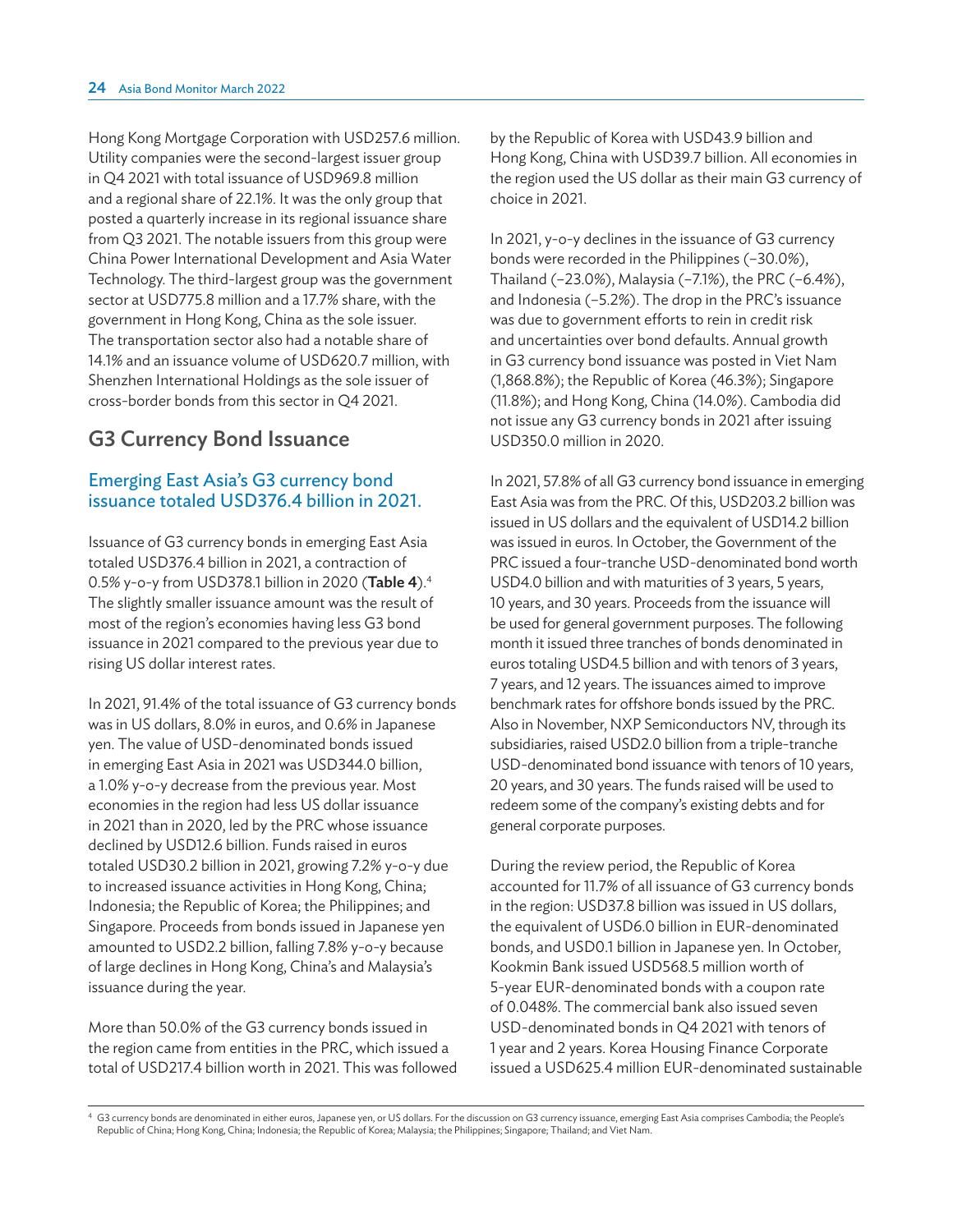#### Table 4: G3 Currency Bond Issuance

| 2020                                                    |                                           | 2021 |                                                                    |                                           |                 |  |  |  |
|---------------------------------------------------------|-------------------------------------------|------|--------------------------------------------------------------------|-------------------------------------------|-----------------|--|--|--|
| <b>Issuer</b>                                           | <b>Amount</b><br>(USD billion) Issue Date |      | <b>Issuer</b>                                                      | <b>Amount</b><br>(USD billion) Issue Date |                 |  |  |  |
| Cambodia                                                | 0.4                                       |      | Cambodia                                                           | 0.0                                       |                 |  |  |  |
| China, People's Rep. of                                 | 232.3                                     |      | China, People's Rep. of                                            | 217.4                                     |                 |  |  |  |
| Industrial and Commercial Bank of China 3.58% Perpetual | 2.9                                       |      | 23-Sep-20 Industrial and Commercial Bank of China 3.200% Perpetual | 6.2                                       | 24-Sep-21       |  |  |  |
| Bank of China 3.60% Perpetual                           | 2.8                                       |      | 4-Mar-20 China Development Bank 0.380% 2022                        | 2.0                                       | 10-Jun-21       |  |  |  |
| Bank of Communications 3.80% Perpetual                  | 2.8                                       |      | 18-Nov-20 Prosus 3.061% 2031                                       | 1.9                                       | $13 - Jul - 21$ |  |  |  |
| Others                                                  | 223.8                                     |      | Others                                                             | 207.4                                     |                 |  |  |  |
| Hong Kong, China                                        | 34.8                                      |      | Hong Kong, China                                                   | 39.7                                      |                 |  |  |  |
| AIA Group 3.200% 2040                                   | 1.8                                       |      | 16-Sep-20 Hong Kong, China (Sovereign) 0.000% 2026                 | 1,4                                       | 24-Nov-21       |  |  |  |
| MTR Corporation 1.625% 2030                             | 1.2                                       |      | 19-Aug-20 NWD Finance 4.125% Perpetual                             | 1.2                                       | $10 - Jun - 21$ |  |  |  |
| AIA Group 3.375% 2030                                   | 1.0                                       |      | 7-Apr-20 Hong Kong, China (Sovereign) 0.625% 2026                  | 1.0                                       | $2-Feb-21$      |  |  |  |
| Others                                                  | 30.9                                      |      | Others                                                             | 36.1                                      |                 |  |  |  |
| Indonesia                                               | 27.9                                      |      | Indonesia                                                          | 26.4                                      |                 |  |  |  |
| Indonesia (Sovereign) 3.85% 2030                        | 1.7                                       |      | 15-Apr-20 Indonesia (Sovereign) 3.05% 2051                         | 2.0                                       | 12-Jan-21       |  |  |  |
| Indonesia (Sovereign) 4.20% 2050                        | 1.7                                       |      | 15-Apr-20 Perusahaan Penerbit SBSN Indonesia III 1.50% 2026        | 1.3                                       | 9-Jun-21        |  |  |  |
| Indonesia (Sovereign) 0.90% 2027                        | 1.2                                       |      | 14-Jan-20 Indonesia (Sovereign) 1.85% 2031                         | 1.3                                       | 12-Jan-21       |  |  |  |
| Others                                                  | 23.4                                      |      | Others                                                             | 21.9                                      |                 |  |  |  |
| Korea, Rep. of                                          | 30.0                                      |      | Korea, Rep. of                                                     | 43.9                                      |                 |  |  |  |
| Korea Housing Finance Corporation 0.010% 2025           | 1.2                                       |      | 5-Feb-20 Posco 0.00% 2026                                          | 1.2                                       | $1-Sep-21$      |  |  |  |
| Korea Development Bank 1.250% 2025                      | 1.0                                       |      | 3-Jun-20 Korea Housing Finance Corporation 0.01% 2026              | 1.1                                       | 29-Jun-21       |  |  |  |
| Export-Import Bank of Korea 0.829% 2025                 | 0.9                                       |      | 27-Apr-20 SK Hynix 1.50% 2026                                      | 1.0                                       | 19-Jan-21       |  |  |  |
| Others                                                  | 26.9                                      |      | Others                                                             | 40.6                                      |                 |  |  |  |
| Malaysia                                                | 17.2                                      |      | Malaysia                                                           | 16.0                                      |                 |  |  |  |
| Petronas Capital 4.55% 2050                             | 2.8                                       |      | 21-Apr-20 Petronas Capital 3.404% 2061                             | 1.8                                       | 28-Apr-21       |  |  |  |
| Petronas Capital 3.50% 2030                             | 2.3                                       |      | 21-Apr-20 Petronas Capital 2.480% 2032                             | 1.3                                       | 28-Apr-21       |  |  |  |
| Others                                                  | 12.2                                      |      | Others                                                             | 13.0                                      |                 |  |  |  |
| Philippines                                             | 15.5                                      |      | Philippines                                                        | 10.8                                      |                 |  |  |  |
| Philippines (Sovereign) 2.65% 2045                      | 1.5                                       |      | 10-Dec-20 Philippines (Sovereign) 3.200% 2046                      | 2.3                                       | $6$ -Jul-21     |  |  |  |
| Philippines (Sovereign) 2.95% 2045                      | 1.4                                       |      | 5-May-20 Philippines (Sovereign) 1.375% 2026                       | 1.1                                       | 8-Oct-21        |  |  |  |
| Others                                                  | 12.6                                      |      | Others                                                             | 7.5                                       |                 |  |  |  |
| Singapore                                               | 14.7                                      |      | Singapore                                                          | 16.5                                      |                 |  |  |  |
| United Overseas Bank 0.010% 2027                        | 1.2                                       |      | 1-Dec-20 BOC Aviation 1.625% 2024                                  | 1.0                                       | 29-Apr-21       |  |  |  |
| Oversea-Chinese Banking Corporation 1.832% 2030         | 1.0                                       |      | 10-Sep-20 Temasek Financial I 2.750% 2061                          | 1.0                                       | $2 - Aug-21$    |  |  |  |
| Others                                                  | 12.5                                      |      | Others                                                             | 14.5                                      |                 |  |  |  |
| <b>Thailand</b>                                         | 5.3                                       |      | Thailand                                                           | 4.1                                       |                 |  |  |  |
| Bangkok Bank in Hong Kong, China 5.0% Perpetual         | 0.8                                       |      | 23-Sep-20 Bankok Bank in Hong Kong, China 3.466% 2036              | 1.0                                       | 23-Sep-21       |  |  |  |
| PTT Treasury 3.7% 2070                                  | 0.7                                       |      | 16-Jul-20 GC Treasury Center 2.980% 2031                           | 0.7                                       | 18-Mar-21       |  |  |  |
| Others                                                  | 3.8                                       |      | Others                                                             | 2.4                                       |                 |  |  |  |
| Viet Nam                                                | 0.1                                       |      | Viet Nam                                                           | 1.6                                       |                 |  |  |  |
| <b>Emerging East Asia Total</b>                         | 378.1                                     |      | <b>Emerging East Asia Total</b>                                    | 376.4                                     |                 |  |  |  |
| Memo Items:                                             |                                           |      | Memo Items:                                                        |                                           |                 |  |  |  |
| India                                                   | 14.3                                      |      | India                                                              | 23.7                                      |                 |  |  |  |
| Vedanta Holdings Mauritius II 13.00% 2023               | 1.4                                       |      | 21-Aug-20 Vedanta Resources 8.95% 2025                             | 1.2                                       | 11-Mar-21       |  |  |  |
| Others                                                  | 12.9                                      |      | Others                                                             | 22.5                                      |                 |  |  |  |
| Sri Lanka                                               | 0.4                                       |      | Sri Lanka                                                          | 0.8                                       |                 |  |  |  |
| Sri Lanka (Sovereign) 6.57% 2021                        | 0.1                                       |      | 30-Jul-20 Sri Lanka (Sovereign) 7.95% 2024                         | 0.2                                       | 3-May-21        |  |  |  |
| Others                                                  | 0.3                                       |      | Others                                                             | 0.6                                       |                 |  |  |  |

USD = United States dollar.

Notes:

1. Data exclude certificates of deposit. 2. G3 currency bonds are bonds denominated in either euros, Japanese yen, or US dollars.

3. Bloomberg LP end-of-period rates are used.

4. Emerging East Asia comprises Cambodia; the People's Republic of China; Hong Kong, China; Indonesia; the Republic of Korea; Malaysia; the Philippines; Singapore; Thailand; and Viet Nam.

5. Figures after the issuer name reflect the coupon rate and year of maturity of the bond. Source: *AsianBondsOnline* calculations based on Bloomberg LP data.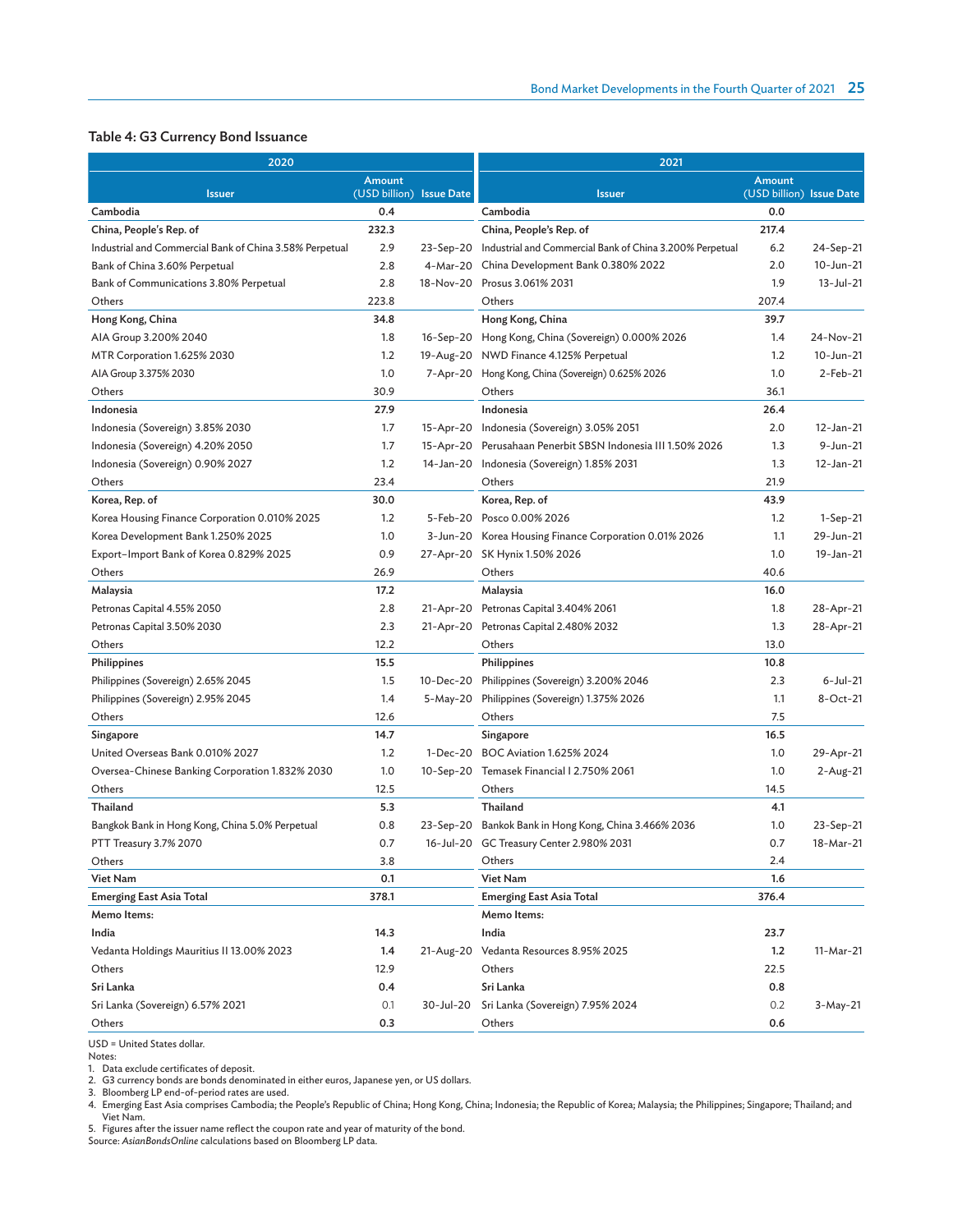covered bond in October. Proceeds from the issuance will be used to fund green and social projects of the company.

Hong Kong, China accounted for a 10.5% share of all bonds denominated in G3 currencies in 2021. This comprised USD-denominated bonds that amounted to USD36.5 billion, while a total of USD2.9 billion was EUR-denominated, and bonds denominated in Japanese yen amounted to USD0.3 billion. In November, the government raised USD3.0 billion from its multicurrency green bond issuance: the EUR-denominated tranches had tenors of 5 years and 20 years, while the USDdenominated tranche had a maturity of 10 years. Funds raised from the issuance will be part of Hong Kong, China's Capital Works Reserve Fund, which will be used for sustainable economic development projects. The issuance is also meant to expand Hong Kong, China's investor base. The Hong Kong Mortgage Corporation, a governmentowned entity, offered 10 USD-denominated bond issuances in Q4 2021 amounting to USD550.0 million and with tenors from 1 year to 3 years.

G3 currency bonds issued by ASEAN member economies in 2021 dropped 7.0% y-o-y.<sup>5</sup> G3 currency bond issuance in the region totaled USD75.4 billion, which was down from the USD81.0 billion issued in 2020, as fund-raising activities in most economies slowed during the year. Only Singapore and Viet Nam posted increased issuance of G3 currency bonds in 2021. ASEAN issuance in 2021 was at 20.0% of total G3 currency bond issuance in emerging East Asia, less than the 21.4% share recorded in 2020. During the review period, Indonesia continued to have the highest volume of G3 currency bond issuance in the ASEAN region despite the decline in its issuance. Singapore, Malaysia, the Philippines, Thailand, and Viet Nam followed in descending order in terms of issuance volume.

In 2021, G3 currency bond issuances in Indonesia accounted for 7.0% of the total in emerging East Asia at USD23.3 billion in US dollars, USD2.3 billion equivalent in euros, and USD0.9 billion equivalent in Japanese yen. Bank Indonesia raised about USD1.4 billion in short-term, zero-coupon USD-denominated securities in Q4 2021 as part of the government's stimulus program to combat the effects of the COVID-19 pandemic. In October, Indofood CBP, a producer of consumer products, issued a USD1.0 billion dual-tranche USD-denominated global

bond with tenors of 11 years and 31 years. Proceeds from the issuance will be used to meet the company's obligations in its acquisition of Pinehill Company and for general corporate purposes.

Singapore accounted for 4.4% of total G3 currency bonds issued in emerging East Asia in 2021 with USD13.6 billion in US dollars, USD2.5 billion equivalent in euros, and USD0.4 billion equivalent in Japanese yen. In October, DBS Bank expanded its stock of G3 currency bonds by issuing a dual-currency bond: a EUR-denominated tranche worth USD852.8 million and a USD-denominated tranche amounting to USD210.0 million. Both tranches had a tenor of 5 years. In December, real estate company Mapletree Logistics Trust issued two samurai bonds. The first one was an 8-year bond equivalent to USD17.4 million and with a coupon rate of 0.7%. The second issuance was a dual-tranche bond totaling USD104.3 million, both of which had a tenor of 9 years and a coupon rate of 0.9%. Proceeds from the latest samurai bond issuance will be used for general corporate purposes and for refinancing existing obligations.

During the review period, G3 currency bonds issuance in Malaysia was 4.2% of the total for emerging East Asia with USD-denominated issuances totaling USD15.9 billion and JPY-denominated bonds amounting to USD0.1 billion. In October, Malayan Banking increased its stock of USD-denominated and JPY-denominated bonds through separate issuances during the month. The USD-denominated bond was a USD255.0 million zero-coupon bond with a tenor of 40 years, while the samurai bond was a 5-year bond totaling USD86.9 million and with a coupon rate of 0.21%. In November, the Export–Import Bank of Malaysia issued a 5-year USD350.0 million USD-denominated bond with a coupon rate of 1.831%. Issued through the company's multicurrency medium-term note program, proceeds from the issuance will be used for general corporate purposes.

A 2.9% share of total issuance of G3 currency bonds in emerging East Asia in 2021 came from the Philippines. In terms of currency, US dollar bonds totaled USD8.0 billion, USD2.4 billion worth of bonds were denominated in euros, and JPY-denominated bonds totaled USD0.5 billion. In October, the Government of the Philippines issued a USD1.6 billion dual-tranche USD-denominated retail onshore dollar bonds with maturities of 5 years and

 $^5\,$  For the discussion on G3 currency issuance, data for ASEAN include Cambodia, Indonesia, Malaysia, the Philippines, Singapore, Thailand, and Viet Nam.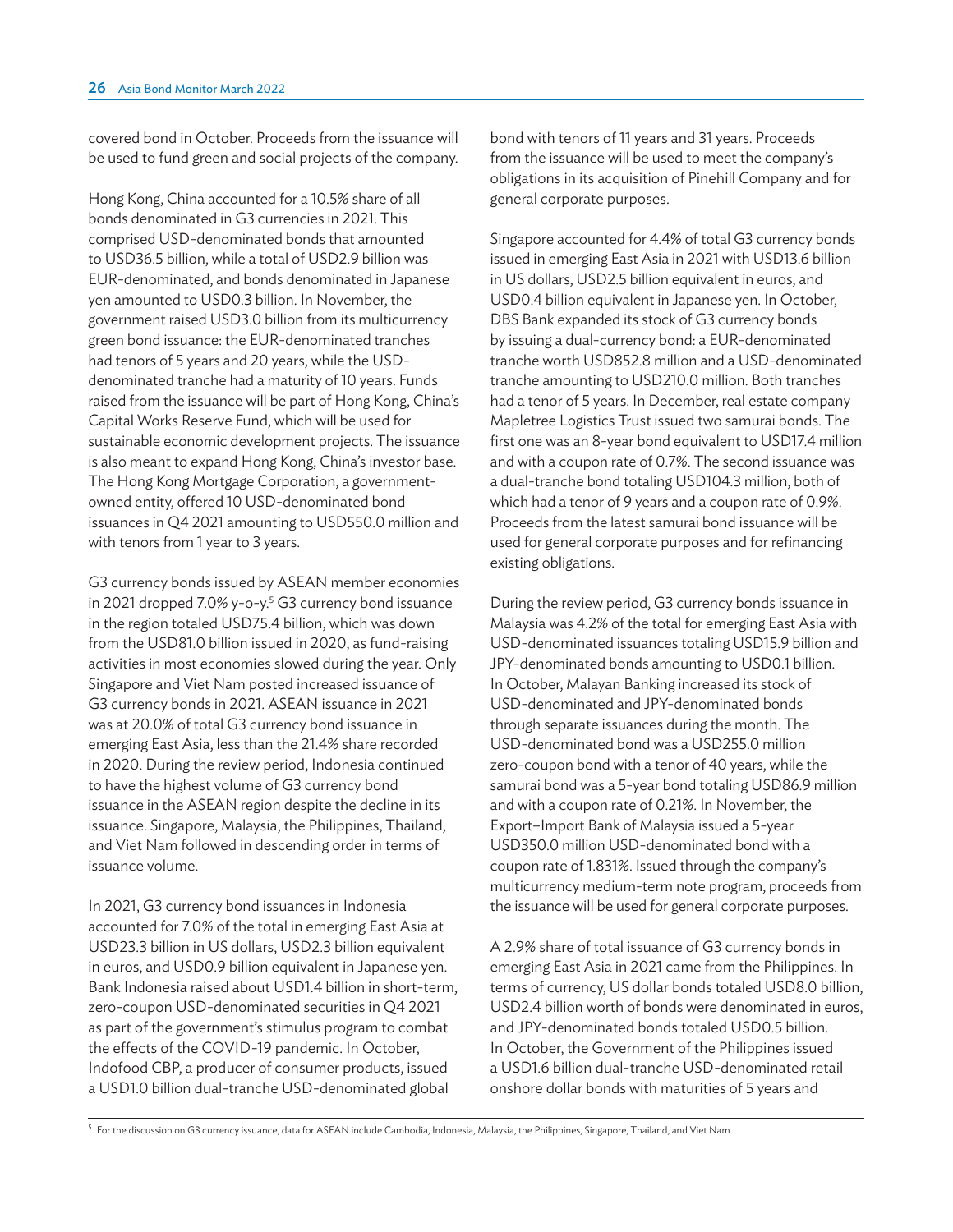10 years. The issuance aimed to attract retail investors to foster a more inclusive investment environment in the Philippines. In November, Globe Telecommunications raised USD600.0 million from its issuance of a USDdenominated perpetual bond with a 4.2% coupon rate. Proceeds from the offering will be used for the telecommunications company's capital expenditures, the refinancing of existing debts, and other general corporate purposes.

During the review period, Thailand had a share of 1.1% of all G3 currency bonds issued in the region, raising funds solely in US dollars totaling USD4.1 billion. In October, life insurance company Muang Thai Life Assurance issued a 15-year USD-denominated callable bond with a coupon rate of 3.552%. The USD400 million raised from the offering will be used for general corporate purposes and to meet capital requirements.

Only 0.4% of all G3 currency bonds issued in emerging East Asia were from Viet Nam in 2021, with USDdenominated bonds worth USD1.6 billion. In December, property developer Phu My Hung Development raised USD150.0 million from a 5-year USD-denominated bond. The bond had a coupon rate of 2.0% and proceeds will be part of the company's guarantee facility.



USD = United States dollar. Notes:

1. Emerging East Asia comprises Cambodia; the People's Republic of China; Hong Kong, China; Indonesia; the Republic of Korea; the Lao People's Democratic Republic; Malaysia; the Philippines; Singapore; Thailand; and Viet Nam.

2. G3 currency bonds are bonds denominated in either euros, Japanese yen, or US dollars.

3. Figures were computed based on 31 December 2021 currency exchange rates and do not include currency effects.

Source: *AsianBondsOnline* calculations based on Bloomberg LP data.

Emerging East Asia's monthly G3 currency bond issuance from December 2020 to December 2021 is shown in Figure 10. After a dip in October, issuance picked up again in November as most economies ramped up their G3 currency fund-raising activities. Issuance fell again across all economies in the region in December as the Omicron variant of COVID-19 caused concerns around the world, and as markets anticipated a further reduction in the US Federal Reserve's asset purchases. The low December issuance volume resulted in less G3 currency bond issuance in 2021 than in 2020.

### Bond Yield Movements

### Emerging East Asia's government bond yields rose as central banks globally began tightening monetary policy in response to rising inflation.

As economies continue to recover, global inflation has begun to rise, prompting many central banks and monetary authorities to begin tightening monetary policy. The Federal Reserve announced during its 2–3 November meeting that it would begin reducing the pace of its monthly asset purchases by USD10 billion for US Treasuries and USD5 billion for mortgagebacked securities each month. The Federal Reserve later accelerated the pace of its monthly reductions to USD20 billion and USD10 billion, respectively, at its 14–15 December meeting, with its asset purchases set to end entirely in March 2022. Further tightening was also done during its 15-16 March meeting, where it raised the Federal funds target rate range by 25 basis points (bps) to 0.25% to 0.50%. The Federal Reserve also said that it could also begin reducing its bond holdings in an upcoming meeting.

The European Central Bank (ECB) has also slowed the pace of its asset purchases, with the amounts purchased under the Pandemic Emergency Purchase Programme (PEPP) being reduced each quarter. During its 16 December meeting, the ECB affirmed that the PEPP would end in March 2022. However, there would be a transition period wherein after the end of the PEPP, monthly purchases under the Asset Purchase Programme (APP) would be increased to EUR40 billion in Q2 2022 before falling to EUR30 billion in Q3 2022 and EUR20 billion in successive quarters. The ECB provided no indication when the APP was set to end but did mention that a rate hike was unlikely. However, in the ECB's 3 February meeting, the ECB noted that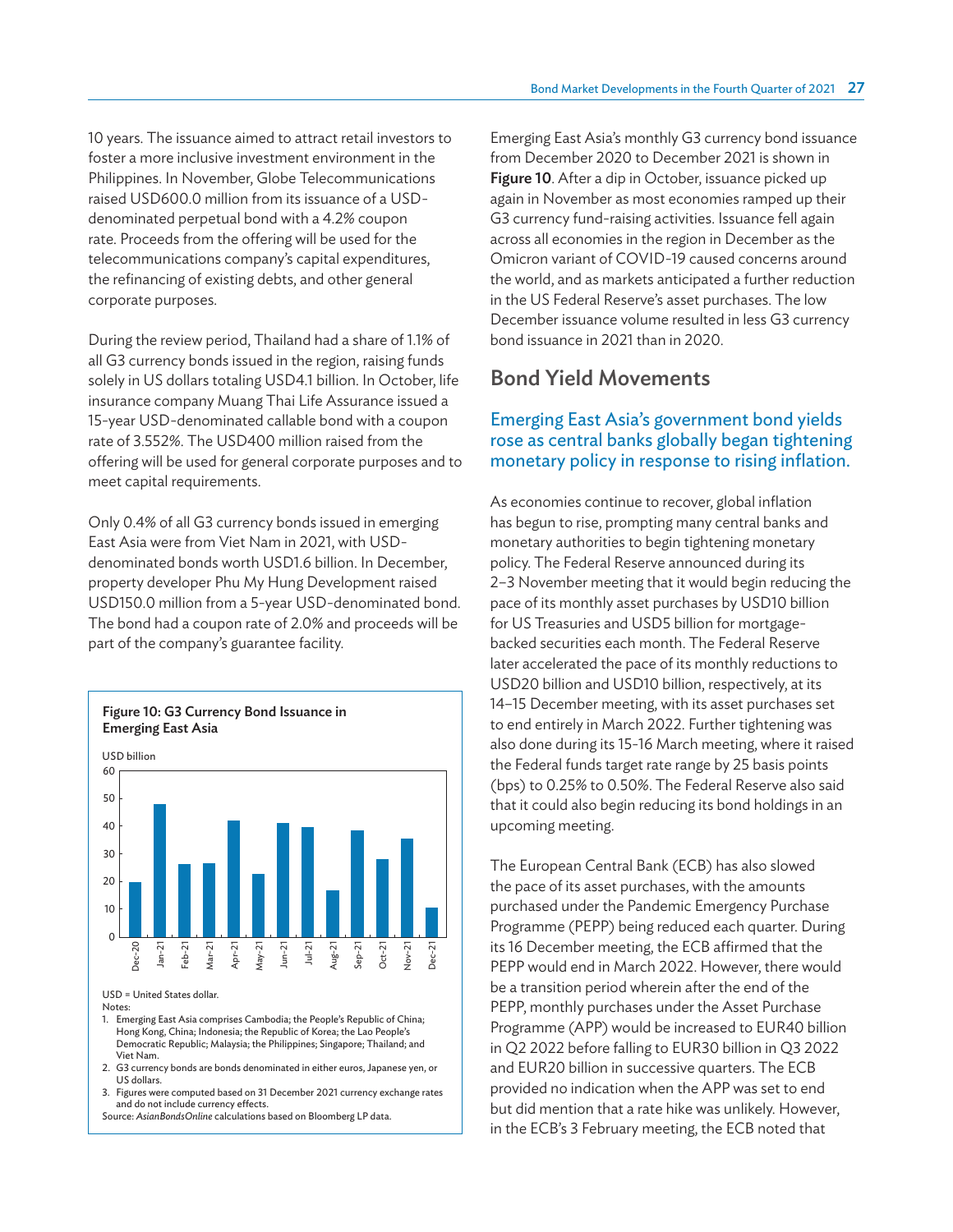inflation was running higher than previously expected, and it subsequently refrained from saying that a rate hike was unlikely. During its 10 March meeting, the ECB announced that it would accelerate the reduction of its APP to EUR40 billion in April, EUR30 billion in May, and EUR20 billion June and could stop the APP in the third quarter subject to incoming data.

The Bank of Japan (BOJ) was the furthest along among its peers in normalizing monetary policy. During its 18 January meeting, monetary policy was largely left unchanged but the BOJ affirmed that purchases of commercial paper and corporate bonds would end in March 2022, but purchases of Japanese Government Bonds would continue. The BOJ also said that its policy rates are expected to remain at current levels or below, suggesting that economic conditions did not yet warrant discussion on the timing of rate adjustments.

Among other advanced economies, the Bank of England (BOE) has also been tightening in response to rising inflation. On 16 December, the BOE raised the base rate to 0.25% from 0.10%. On 3 February, the BOE raised the base rate by an additional 25 bps to 0.50%.

Yields have also risen in emerging East Asia, pressured by central banks in advanced economies and the region. The 2-year yield trended upward in nearly all emerging East Asian markets between 30 November 2021 and 15 February 2022. A strong rise in 2-year yields was seen in the Republic of Korea and Hong Kong, China (Figure 11a). In particular, the Republic of Korea had

the largest gain in the 2-year yield among emerging East Asian markets following the Bank of Korea's efforts to rein in inflation. In contrast, Hong Kong, China's rise in yields followed US yields, owing to the economy's lack of independent monetary policy.

The PRC was the sole market in emerging East Asia to show a noticeable decline in its 2-year yield, as the slowing economy necessitated additional support from the People's Bank of China (PBOC). The Philippines' 2-year yield declined from the start of December through the first half of January due to ample liquidity in the banking system, but the yield began rising following indications that the Federal Reserve would raise interest rates at its next monetary meeting in March (Figure 11b). Thailand's 2-year yield was roughly stable during the review period, exhibiting only a mild decline.

Emerging East Asia's 10-year yields largely followed similar patterns to those of the 2-year yields. The steepest rise among 10-year yields was again noted in the Republic of Korea (Figure 12a). Hong Kong, China's and Singapore's 10-year yields also mirrored movements in their respective 2-year yields. Bucking the regional trend once again, the PRC's 10-year yield exhibited a notable decline.

In contrast to the movement in its 2-year yield, Thailand's 10-year yield rose during the review period (Figure 12b). The Philippines' 10-year yield followed a similar pattern to its 2-year yield, but the spike in its 10-year yield toward the end of the review period was significantly higher.







Note: Data coverage is from 1 January 2021 to 15 February 2022. Source: Based on data from Bloomberg LP.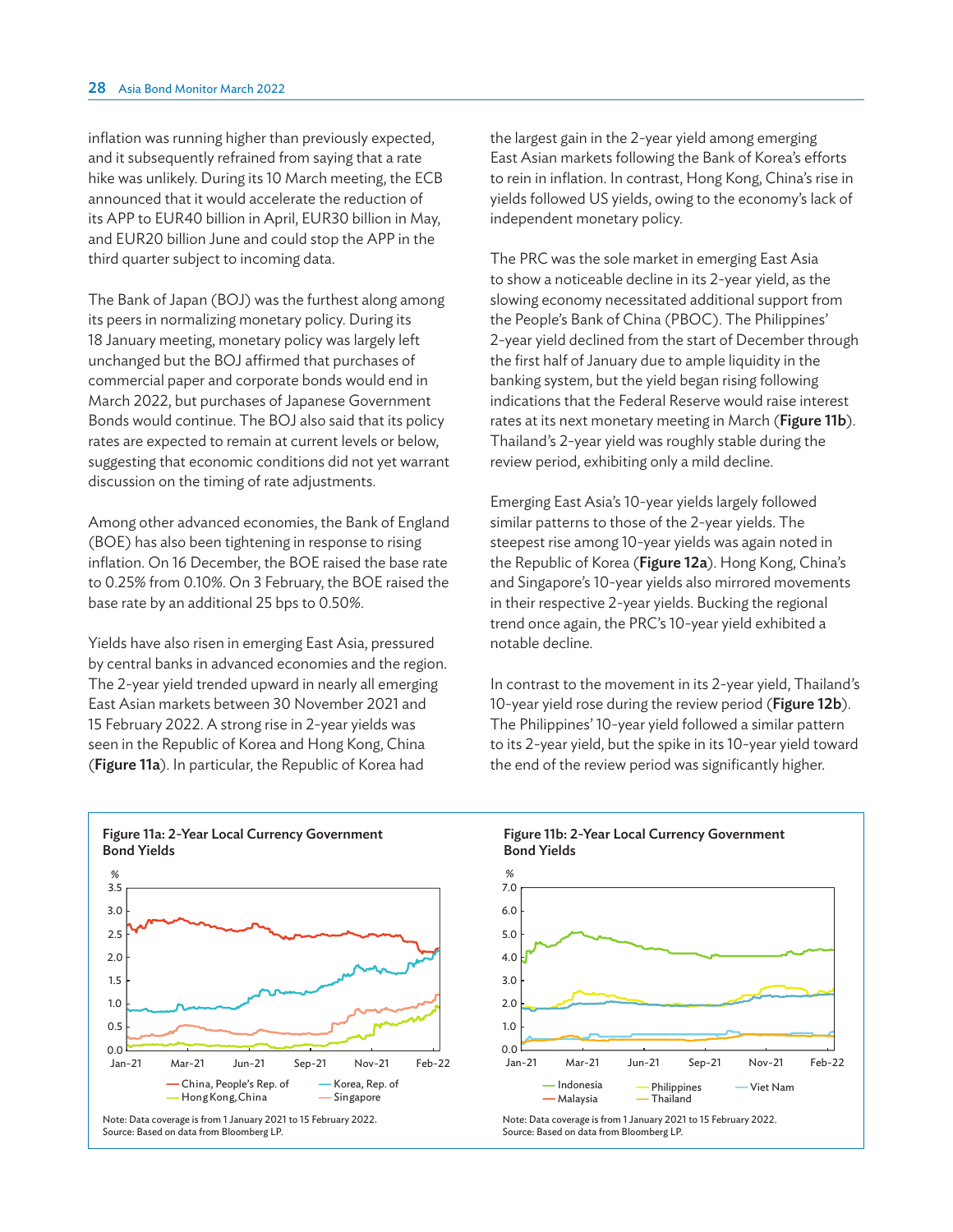

Figure 12b: 10-Year Local Currency Government

Yield curve movements in emerging East Asia followed trends in the 2-year and 10-year yields, with all markets except the PRC showing a rising yield curve between 30 November and 15 February (Figure 13). The most pronounced upward shift was in the Republic of Korea, where the yield curve shifted upward by an average of 39 bps across all tenors. The yield curves of Hong Kong, China and Singapore also rose across all tenors by an average of 27 bps and 24 bps, respectively. All other regional markets except the PRC showed a rise in most tenors across the yield curve.

In the Philippines and Thailand, there was a decline in yields with tenors of 2 years or less, reflecting abundant liquidity in the financial system with many banks preferring shorter-term tenors in expectation of higher interest rates.

The 2-year versus 10-year yield rose in all markets except in Hong Kong, China; the Republic of Korea; Singapore; and Viet Nam (Figure 14).

The PRC was the only market in emerging East Asia to exhibit a notable decline in its yields, largely due to the weakening of its economic growth and concerns regarding property company defaults. The PRC's GDP growth slowed to 4.0% y-o-y in Q4 2021 from 4.9% y-o-y in Q3 2021 and 7.9% y-o-y in Q2 2021. Similarly, Hong Kong, China's GDP growth slowed to 4.8% y-o-y in Q4 2021 from 5.5% y-o-y in Q3 2021. Singapore's

GPP growth also slowed to 6.1% y-o-y in Q4 2021 from 7.5.% y-o-y in Q3 2021.

In contrast, other markets in the region experienced a quickening in their GDP growth in Q4 2021 as economies begin to recover from the pandemic and gradually open up. The fastest recovery of Q4 2021 was in Viet Nam, where GDP bounced back with growth of 5.2% y-o-y in Q4 2021 from a decline of 6.2% y-o-y in the previous quarter. Malaysia's GDP also recovered in Q4 2021 with growth of 3.6% y-o-y following a 4.5% y-o-y contraction in the previous quarter. In addition, Thailand reported positive GDP growth of 1.9% y-o-y in Q4 2021 after a 0.2% y-o-y decline in Q3 2021. Both Indonesia and the Philippines reported slightly better GDP growth results in  $Q4$  2021 at 5.0% y-o-y and 7.7% y-o-y, respectively, versus 3.5% y-o-y and 6.9% y-o-y in Q3 2021. The Republic of Korea had roughly stable GDP growth in Q4 2021 at 4.2% y-o-y versus 4.0% y-o-y in Q3 2021.

With economic recovery underway in most markets, inflation in the region has been trending upward. Among all economies in the region, Singapore had the highest inflation rate at the end of January (Figure 15a). After recording the highest inflation rate in the region in Q3 2021, inflation in the Philippines trended downward in Q4 2021 (Figure 15b).

With inflation on the rise, some central banks and monetary authorities in emerging East Asia have begun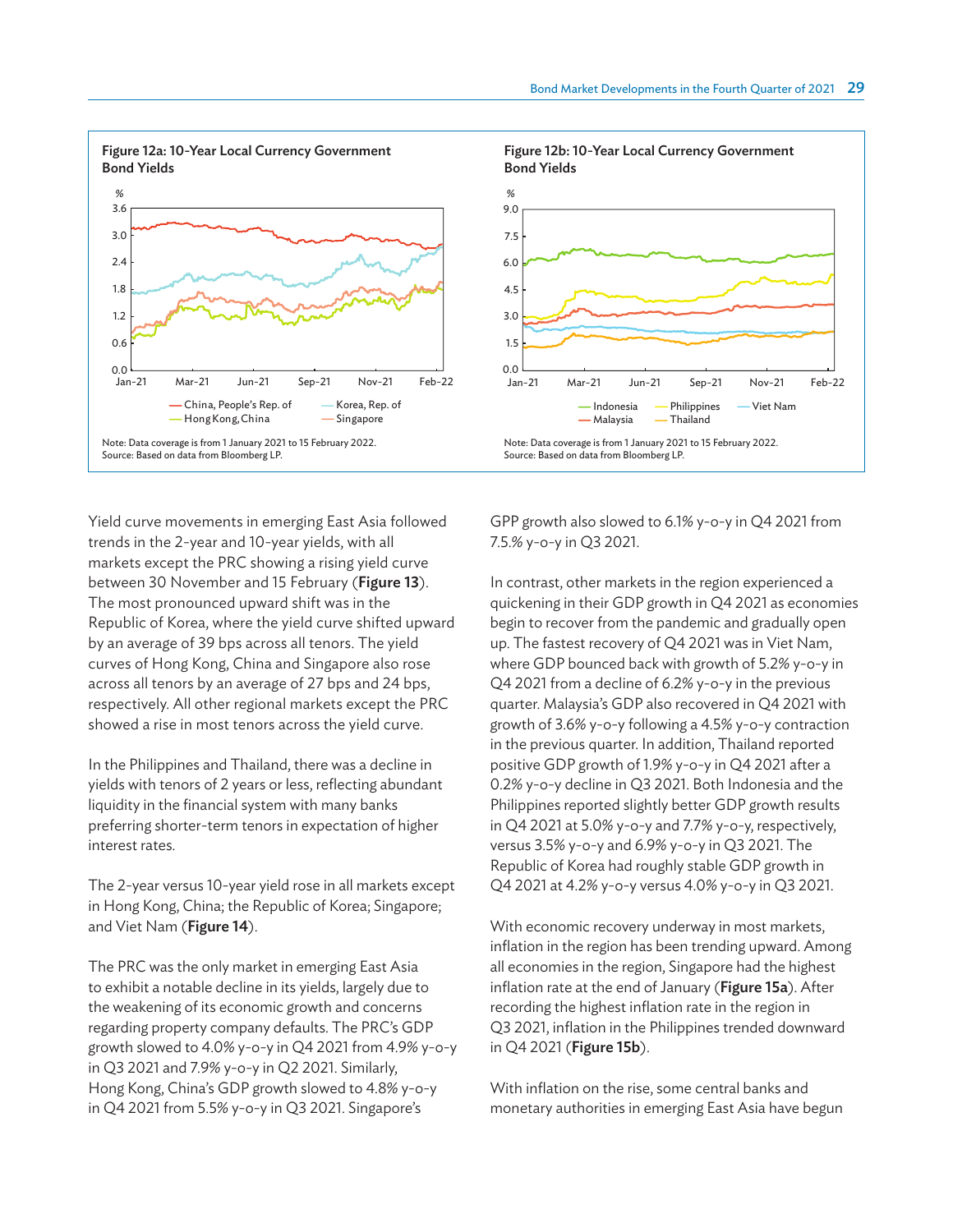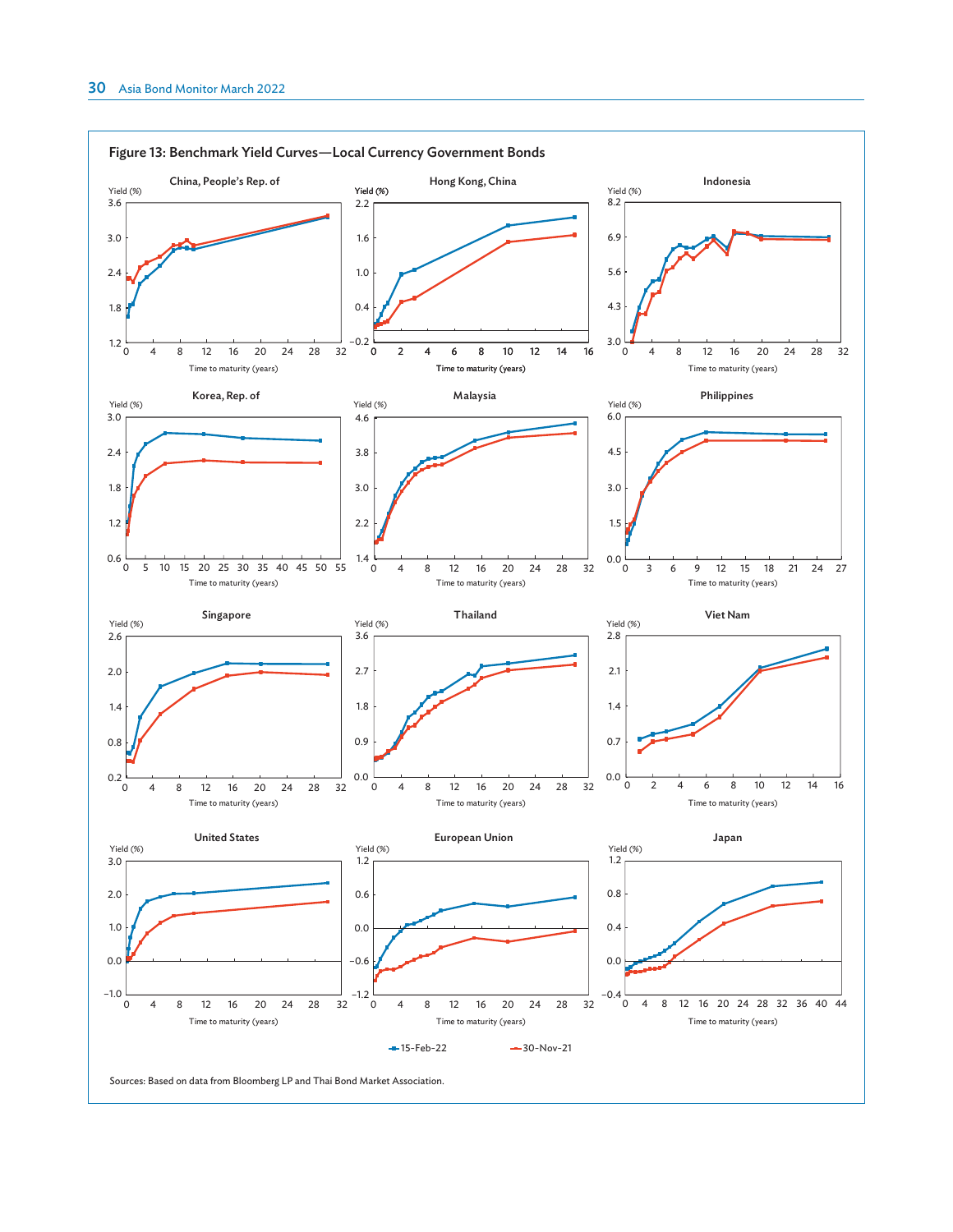tightening. The first to do so was the Bank of Korea beginning with a rate increase on 26 August 2021 and continuing on 25 November 2021 and again on 14 January 2022 (Table 5). Monetary Authority of Singapore twice



7.50 5.00 2.50 0.00 –2.50 –5.00  $\frac{1}{2}$ Hong Kong, China - Singapore Indonesia Thailand Viet Nam Jan Mar May Jul Sep Nov Jan Mar May Jul -20 -20 -20 -20 -20 -20 -21 -21 -21 -21 -21 -21 Sep Nov Jan  $-22$ 2.18 1.94 3.23 4.00 Note: Data coverage is from January 2020 to January 2022. Source: Based on data from Bloomberg LP. Figure 15a: Headline Inflation Rates Figure 15: Headline Inflation Rates

raised the slope of its Singapore Dollar Nominal Effective Exchange Rate, the first time on 14 October 2021 and again on 25 January 2022 in an off-schedule meeting.

While some central banks in emerging East Asia were tightening, the PBOC had the distinction of being the only regional central bank to ease monetary policy. The PBOC reduced by 50 bps the reserve requirement ratio on 6 December. It also reduced by 10 bps the rate on its 1-year medium-term lending facility to 2.85% on 16 January.

#### Corporate spreads largely rose in the PRC and the Republic of Korea.

The spread between AAA-rated yields and government yields rose in the PRC and the Republic of Korea. In the PRC, demand for AAA-rated paper fell amid rising credit concerns and the potential spillover from defaults in the property sector. In the Republic of Korea, spreads widened largely due to concerns of a slowdown as the Bank of Korea tightened monetary policy. The spread fell in Malaysia on a return to GDP growth in Q4 2021 and was unchanged in Thailand (Figure 16a).

For lower-rated bonds, spreads were unchanged in most markets for which data are available but rose in Malaysia. (Figure 16b).

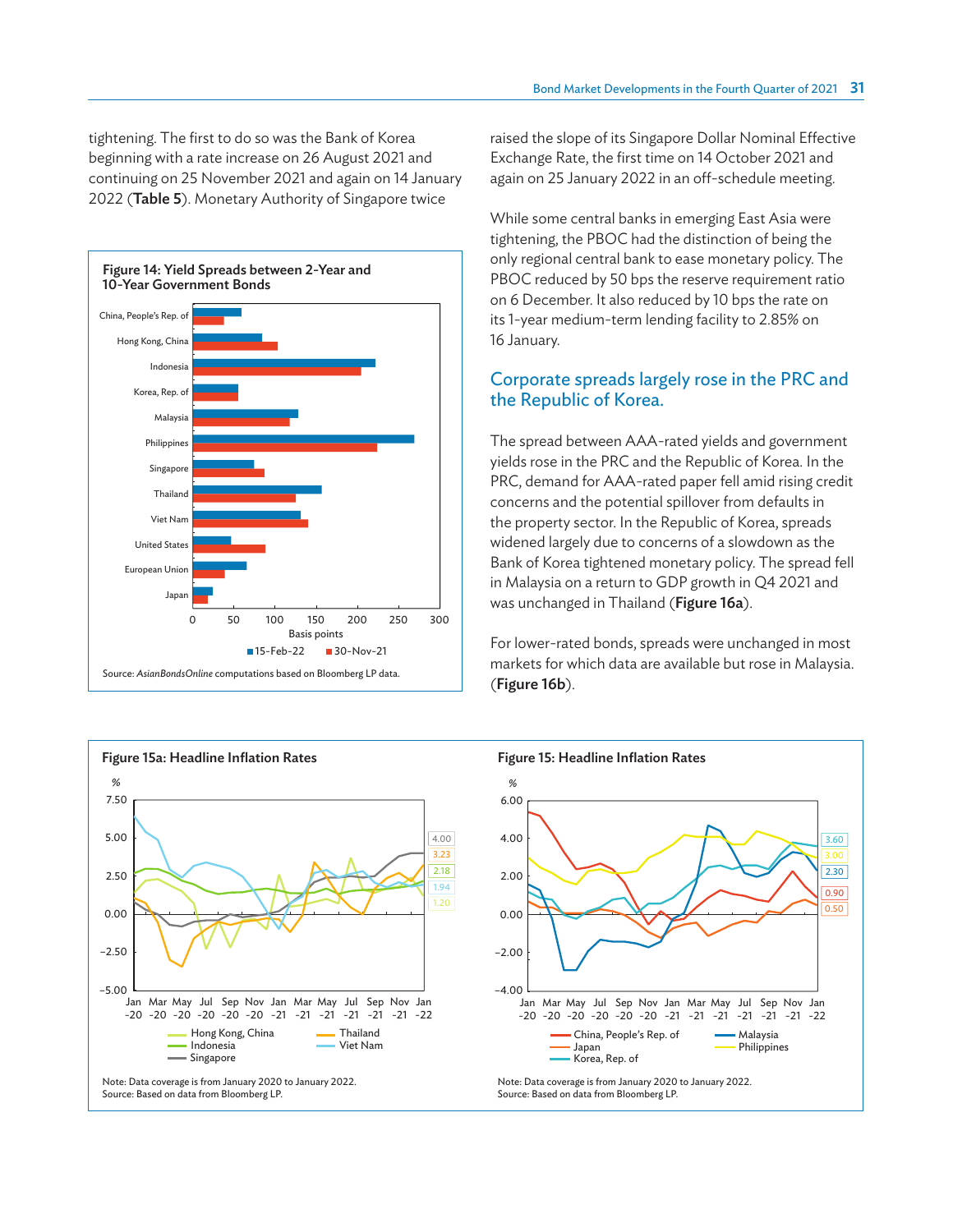#### 32 Asia Bond Monitor March 2022

#### Table 5: Policy Rate Changes

|                         | <b>Policy Rate</b>    | Rate Change (%) |              |              |                   |      |              |                  | <b>Policy Rate</b> | Change in       |              |              |              |      |                         |             |                                       |
|-------------------------|-----------------------|-----------------|--------------|--------------|-------------------|------|--------------|------------------|--------------------|-----------------|--------------|--------------|--------------|------|-------------------------|-------------|---------------------------------------|
| <b>Economy</b>          | 31-Jan-2021<br>$(\%)$ | Feb-<br>2021    | Mar-<br>2021 | Apr-<br>2021 | May- Jun-<br>2021 | 2021 | Jul-<br>2021 | Aug-Sep-<br>2021 | 2021               | $Oct -$<br>2021 | Nov-<br>2021 | Dec-<br>2021 | Jan-<br>2022 | 2022 | Feb- 15-Feb-2022<br>(%) |             | <b>Policy Rates</b><br>(basis points) |
| <b>United States</b>    | 0.25                  |                 |              |              |                   |      |              |                  |                    |                 |              |              |              |      | 0.25                    |             | 0                                     |
| Euro Area               | (0.50)                |                 |              |              |                   |      |              |                  |                    |                 |              |              |              |      | (0.50)                  |             | 0                                     |
| Japan                   | (0.10)                |                 |              |              |                   |      |              |                  |                    |                 |              |              |              |      | (0.10)                  |             | 0                                     |
| China, People's Rep. of | 2.95                  |                 |              |              |                   |      |              |                  |                    |                 |              |              | $+0.10$      |      | 2.85                    | $\ddotmark$ | 10                                    |
| Indonesia               | 3.75                  | $+0.25$         |              |              |                   |      |              |                  |                    |                 |              |              |              |      | 3.50                    |             | $+ 25$                                |
| Korea, Rep. of          | 0.50                  |                 |              |              |                   |      |              | $+0.25$          |                    |                 | $+0.25$      |              | $+0.25$      |      | 1.25                    |             | $+ 75$                                |
| Malaysia                | 1.75                  |                 |              |              |                   |      |              |                  |                    |                 |              |              |              |      | 1.75                    |             | 0                                     |
| Philippines             | 2.00                  |                 |              |              |                   |      |              |                  |                    |                 |              |              |              |      | 2.00                    |             | $\mathbf 0$                           |
| Singapore               | -                     |                 |              |              |                   |      |              |                  |                    | ✦               |              |              | ✦            |      | $\qquad \qquad$         |             | -                                     |
| Thailand                | 0.50                  |                 |              |              |                   |      |              |                  |                    |                 |              |              |              |      | 0.50                    |             | $\mathbf 0$                           |
| Viet Nam                | 4.00                  |                 |              |              |                   |      |              |                  |                    |                 |              |              |              |      | 4.00                    |             | 0                                     |

( ) = negative. Notes:

1. Data coverage is from 31 January 2021 to 15 February 2022.

2. For the People's Republic of China, data used in the chart are for the 1-year medium-term lending facility rate. While the 1-year benchmark lending rate is the official policy<br>rate of the People's Bank of China, market

3. The up (down) arrow for Singapore signifies monetary policy tightening (loosening) by its central bank. Monetary Authority of Singapore utilizes the exchange rate to guide its monetary policy. Sources: Various central bank websites.



Notes:

1. Credit spreads are obtained by subtracting government yields from corporate indicative yields.

2. For Malaysia, data on corporate bond yields are as of 30 November 2021 and 14 February 2022.

Sources: People's Republic of China (Bloomberg LP); Republic of Korea (KG Zeroin Corporation); Malaysia (Fully Automated System for Issuing/Tendering Bank Negara Malaysia); and Thailand (Bloomberg LP).